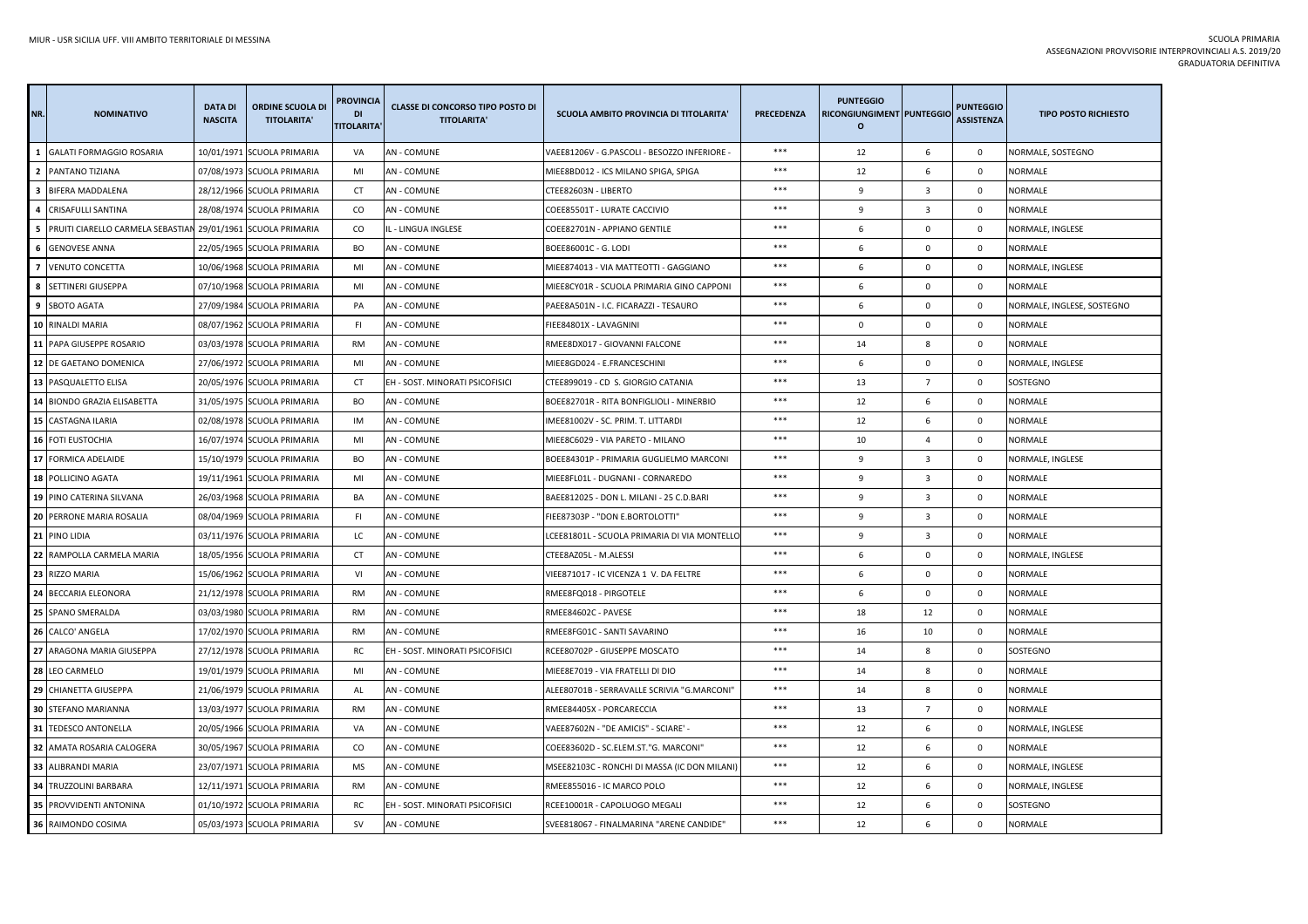| 37 CERTO MATTEA              | 07/01/1974 SCUOLA PRIMARIA | <b>VR</b> | <b>AN - COMUNE</b>              | VREE85401T - SOMMACAMPAGNA - "DON L. MILAI  | ***   | 12 | 6                       | $\mathbf 0$    | NORMALE, INGLESE       |
|------------------------------|----------------------------|-----------|---------------------------------|---------------------------------------------|-------|----|-------------------------|----------------|------------------------|
| 38 MENDOLIA MANUELA          | 15/01/1974 SCUOLA PRIMARIA | MI        | <b>AN - COMUNE</b>              | MIEE886019 - PRIMARIA GIOVANNI FALCONE      | ***   | 12 | 6                       | $\mathbf 0$    | NORMALE, INGLESE       |
| 39 BUCCA CLAUDIA             | 16/10/1974 SCUOLA PRIMARIA | FI.       | <b>AN - COMUNE</b>              | FIEE833027 - "DINO CAMPANA" - LE BAGNESE    | $***$ | 12 | 6                       | $\overline{0}$ | NORMALE, INGLESE       |
| 40 SIRACUSA CARMELA          | 11/05/1975 SCUOLA PRIMARIA | PG        | AN - COMUNE                     | PGEE851052 - "G. SABATINI" - COLLE UMBERTO  | ***   | 12 | 6                       | $\mathbf 0$    | NORMALE                |
| 41 TORRE CRISTINA ROSA       | 26/08/1975 SCUOLA PRIMARIA | <b>RM</b> | <b>AN - COMUNE</b>              | RMEE806033 - TRENTO E TRIESTE               | ***   | 12 | 6                       | $\mathbf 0$    | NORMALE, INGLESE       |
| 42 CASCIO NUNZIA             | 13/02/1977 SCUOLA PRIMARIA | MI        | <b>AN - COMUNE</b>              | MIEE8E7019 - VIA FRATELLI DI DIO            | ***   | 12 | 6                       | $\overline{0}$ | NORMALE                |
| 43 SERRANO' VALENTINA        | 25/06/1977 SCUOLA PRIMARIA | PN        | <b>AN - COMUNE</b>              | PNEE81703N - CHIONS-CAP."BERENGARIO ORTIS"  | $***$ | 12 | 6                       | $\overline{0}$ | NORMALE                |
| 44 COPPOLA MARIA             | 10/06/1974 SCUOLA PRIMARIA | <b>BO</b> | AN - COMUNE                     | BOEE81001B - CASTELLETTO                    | $***$ | 10 | $\mathbf{A}$            | $\overline{0}$ | <b>NORMALE</b>         |
| 45 ACCETTA CATENA            | 07/02/1975 SCUOLA PRIMARIA | TA        | <b>AN - COMUNE</b>              | TAEE85001G - PASCOLI                        | $***$ | 10 | $\overline{4}$          | $\mathbf 0$    | NORMALE, INGLESE       |
| 46 SCOLARO NADYA             | 07/07/1976 SCUOLA PRIMARIA | BO        | AN - COMUNE                     | BOEE85105T - XXI APRILE                     | ***   | 10 | 4                       | $\mathbf{0}$   | NORMALE                |
| 47 MIANO NINA                | 23/12/1977 SCUOLA PRIMARIA | MI        | <b>AN - COMUNE</b>              | MIEE88901R - "COPERNICO"                    | ***   | 10 | $\overline{4}$          | $\mathbf 0$    | NORMALE                |
| 48 CICERO ANNA MARIA         | 19/02/1968 SCUOLA PRIMARIA | <b>RM</b> | EH - SOST. MINORATI PSICOFISICI | RMEE86701C - TOMBA DI NERONE                | $***$ | 9  | 3                       | $\mathbf 0$    | SOSTEGNO               |
| 49 D'AMICO STEFANIA          | 12/08/1968 SCUOLA PRIMARIA | <b>BO</b> | AN - COMUNE                     | BOEE853019 - GUALANDI                       | $***$ | 9  | $\mathbf{3}$            | $\mathbf 0$    | NORMALE, INGLESE       |
| 50<br><b>CRO LAURA</b>       | 11/07/1969 SCUOLA PRIMARIA | MI        | <b>AN - COMUNE</b>              | MIEE8DF01V - SANDRO PERTINI                 | $***$ | 9  | 3                       | $\overline{0}$ | <b>NORMALE</b>         |
| 51 PATANE' FRANCA            | 12/01/1970 SCUOLA PRIMARIA | MI        | <b>AN - COMUNE</b>              | MIEE8AR013 - GARIBALDI - CINISELLO BALSAMO  | ***   | 9  | 3                       | $\overline{0}$ | NORMALE, INGLESE       |
| 52 ELMO ANGELA CARMELA       | 30/10/1971 SCUOLA PRIMARIA | PZ        | <b>AN - COMUNE</b>              | PZEE893018 - CAPPUCCINI - IC LAVELLO 2      | ***   | 9  | 3                       | $\mathbf 0$    | NORMALE                |
| 53 ORLANDO LILIANA           | 16/11/1971 SCUOLA PRIMARIA | PZ        | <b>AN - COMUNE</b>              | PZEE85501D - PRIMARIA - I.C. MOLITERNO      | ***   | 9  | $\overline{\mathbf{3}}$ | $\overline{0}$ | NORMALE                |
| 54 RACCUIA ANNA              | 05/05/1972 SCUOLA PRIMARIA | GE        | AN - COMUNE                     | GEEE80701E - S.EL. - G.EMBRIACO ·           | ***   | 9  | 3                       | $\mathbf{0}$   | NORMALE, INGLESE       |
| 55 FORMICA VERA              | 18/08/1972 SCUOLA PRIMARIA | MI        | <b>AN - COMUNE</b>              | MIEE8FV018 - C. BATTISTI - MILANO           | $***$ | 9  | 6                       | $\overline{0}$ | NORMALE                |
| 56 URSO GIOVANNA             | 11/02/1973 SCUOLA PRIMARIA | LU        | <b>AN - COMUNE</b>              | LUEE83402E - "P.G. BARSOTTINI"              | ***   | 9  | 3                       | $\mathbf 0$    | NORMALE                |
| 57 OIENI SEBASTIANA          | 08/10/1974 SCUOLA PRIMARIA | LC        | AN - COMUNE                     | LCEE81404C - "C. COLLODI" OSNAGO            | ***   | 9  | 3                       | $\mathbf 0$    | NORMALE                |
| 58 GRIOLI ANTONELLA          | 23/01/1977 SCUOLA PRIMARIA | MI        | <b>AN - COMUNE</b>              | MIEE8CT01X - VITTORIO LOCCHI - MILANO       | ***   | 9  | 3                       | $\mathbf 0$    | NORMALE                |
| 59 CALBO FRANCESCA           | 26/05/1955 SCUOLA PRIMARIA | BA        | <b>AN - COMUNE</b>              | BAEE812025 - DON L. MILANI - 25 C.D.BARI    | $***$ | 6  | $\mathbf 0$             | $\overline{0}$ | NORMALE, INGLESE       |
| <b>60 BUCCA MARIA RITA</b>   | 18/11/1956 SCUOLA PRIMARIA | TO        | AN - COMUNE                     | TOEE8BQ019 - I.C. CHIVASSO DASSO - V.BLATTA | $***$ | 6  | $\mathbf 0$             | $\overline{0}$ | <b>NORMALE</b>         |
| 61 ZULLO MARIA BEATRICE      | 25/02/1960 SCUOLA PRIMARIA | AN        | <b>AN - COMUNE</b>              | ANEE842019 - OSIMO - FORNACE FAGIOLI        | ***   | 6  | $\mathbf 0$             | $\overline{0}$ | NORMALE                |
| 62<br><b>CARDILE GRAZIA</b>  | 30/05/1960 SCUOLA PRIMARIA | MI        | <b>AN - COMUNE</b>              | MIEE844017 - "A.MORO" - CANEGRATE           | $***$ | 6  | $\mathbf 0$             | $\overline{0}$ | NORMALE                |
| <b>63 CITTADINO SILVANA</b>  | 14/05/1961 SCUOLA PRIMARIA | BG        | AN - COMUNE                     | BGEE82201Q - ARCENE                         | ***   | 6  | $\mathbf 0$             | $\mathbf 0$    | NORMALE, INGLESE       |
| <b>64 CARUSO CATERINA</b>    | 16/08/1962 SCUOLA PRIMARIA | PO        | <b>AN - COMUNE</b>              | POEE811019 - CARLO E MARIA TERESA ARMELLINI | $***$ | 6  | $\mathbf 0$             | $\overline{0}$ | <b>NORMALE</b>         |
| <b>65 ADAMO MARGHERITA</b>   | 05/01/1963 SCUOLA PRIMARIA | GE        | AN - COMUNE                     | GEEE82902C - S.EL. - A.BURLANDO -           | ***   | 6  | 0                       | $\mathbf{0}$   | NORMALE, DIFFERENZIATO |
| <b>66 CALAPRISTI ROSARIA</b> | 15/05/1963 SCUOLA PRIMARIA | MI        | <b>AN - COMUNE</b>              | MIEE8B9015 - E.MOROSINI E B.SAVOIA-MILANO   | $***$ | 6  | $\mathbf 0$             | $\overline{0}$ | NORMALE, INGLESE       |
| 67 SMEDILE PAOLA             | 20/01/1964 SCUOLA PRIMARIA | PG        | <b>AN - COMUNE</b>              | PGEE04001C - MAGIONE - CAPOLUOGO            | ***   | 6  | 0                       | $\mathbf 0$    | NORMALE                |
| 68<br><b>COSTA CATERINA</b>  | 17/05/1964 SCUOLA PRIMARIA | MI        | AN - COMUNE                     | MIEE8AU01E - EUGENIO MONTALE-COLOGNO M. I'  | ***   | 6  | $\mathbf 0$             | $\mathbf 0$    | NORMALE                |
| 69 SIINO CARMELA             | 02/10/1964 SCUOLA PRIMARIA | VA        | <b>AN - COMUNE</b>              | VAEE84701L - I. MILITI - SARONNO "MILITI"   | $***$ | 6  | $\mathbf 0$             | $\overline{0}$ | <b>NORMALE</b>         |
| 70 BONICA MARIA GRAZIA       | 21/12/1964 SCUOLA PRIMARIA | TR        | <b>AN - COMUNE</b>              | TREE82202E - CICONIA (I.C. ORVIETO-MONT)    | ***   | 6  | $\mathbf 0$             | $\mathbf 0$    | NORMALE, INGLESE       |
| 71 NAPOLI FILIPPA            | 22/01/1965 SCUOLA PRIMARIA | <b>BO</b> | AN - COMUNE                     | BOEE838039 - GIOVANNI MARIA BERTIN          | $***$ | 6  | $\mathbf 0$             | $\overline{0}$ | <b>NORMALE</b>         |
| 72 GENOVESE ENZA             | 05/05/1965 SCUOLA PRIMARIA | MI        | <b>AN - COMUNE</b>              | MIEE8EJ01A - V.LE LOMBARDIA - COLOGNO M. II | ***   | 6  | $\mathbf 0$             | $\mathbf 0$    | NORMALE                |
| 73 ANFUSO ANGELINA ROSARIA   | 09/05/1965 SCUOLA PRIMARIA | FL.       | <b>AN - COMUNE</b>              | FIEE86401T - AURORA GELLI                   | ***   | 6  | $\mathbf 0$             | $\mathbf 0$    | NORMALE, INGLESE       |
| 74 SANTORO MARIA CATENA      | 20/12/1965 SCUOLA PRIMARIA | RM        | EH - SOST. MINORATI PSICOFISICI | RMEE88101P - SCUOLA PRIMARIA "G. MATTEOTTI' | $***$ | 6  | 0                       | $\mathbf 0$    | SOSTEGNO               |
| 75 BUCALO FORTUNATA          | 04/02/1966 SCUOLA PRIMARIA | <b>BO</b> | <b>AN - COMUNE</b>              | BOEE859018 - SERRAZANETTI CAPOLUOGO         | $***$ | 6  | $\mathbf 0$             | $\overline{0}$ | <b>NORMALE</b>         |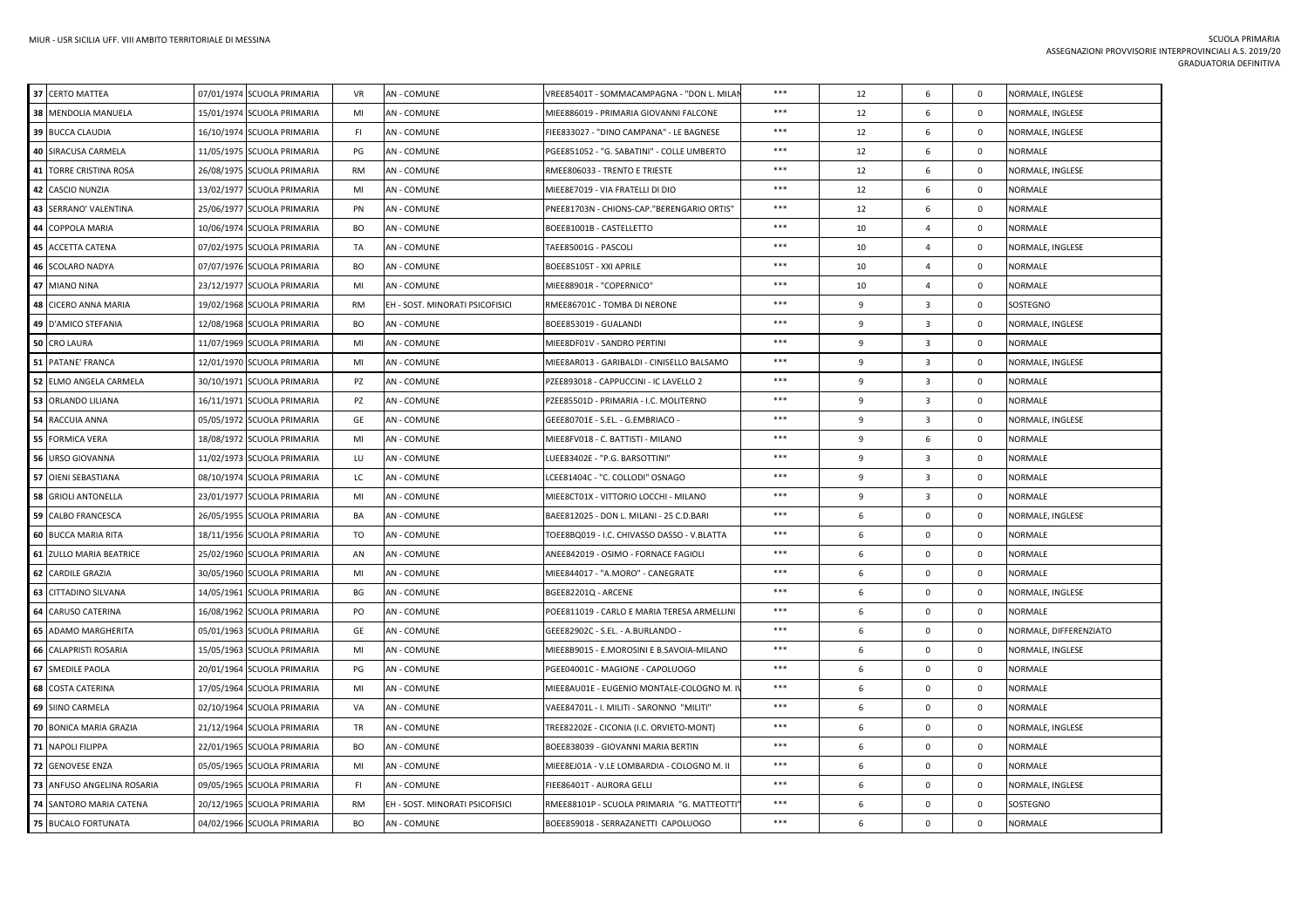| 76 ALIBRANDI ANTONELLA            | 28/05/1966 SCUOLA PRIMARIA | PT        | <b>AN - COMUNE</b>              | PTEE809013 - BOTTEGONE S.SEBASTIANO         | ***   | 6  | $\mathbf 0$    | $\mathbf 0$  | NORMALE, INGLESE           |
|-----------------------------------|----------------------------|-----------|---------------------------------|---------------------------------------------|-------|----|----------------|--------------|----------------------------|
| 77 BELLOMO MARIA FRANCESCA        | 12/08/1966 SCUOLA PRIMARIA | FI.       | EH - SOST. MINORATI PSICOFISICI | FIEE839037 - VITTORIO VENETO                | ***   | 6  | $\mathbf{0}$   | $\mathbf{0}$ | SOSTEGNO                   |
| <b>78 D'AMICO GIOVANNA</b>        | 24/09/1966 SCUOLA PRIMARIA | <b>RM</b> | <b>AN - COMUNE</b>              | RMEE8BM01V - A. BALDI                       | ***   | 6  | $\mathbf{0}$   | $\mathbf{0}$ | NORMALE                    |
| 79 BIONDO GRAZIA                  | 17/03/1967 SCUOLA PRIMARIA | VA        | <b>AN - COMUNE</b>              | VAEE83202X - G.PASCOLI - COMERIO -          | ***   | 6  | $\mathbf 0$    | $\mathbf{0}$ | NORMALE                    |
| 80 CAPONATA GIUSEPPA              | 07/04/1967 SCUOLA PRIMARIA | <b>BS</b> | <b>AN - COMUNE</b>              | BSEE815015 - PRIMARIA BERTOLOTTI BRESCIA    | $***$ | 6  | $\mathbf{0}$   | $\mathbf{0}$ | <b>NORMALE</b>             |
| 81 LIUZZO SCORPO SEBASTIANA LUCIA | 07/05/1967 SCUOLA PRIMARIA | <b>NA</b> | <b>AN - COMUNE</b>              | NAEE83001V - NA IC MAROTTA - BASILE         | $***$ | 6  | $\mathbf{0}$   | $\mathbf{0}$ | NORMALE, INGLESE           |
| 82 LONGO MARIA                    | 10/03/1968 SCUOLA PRIMARIA | PZ        | <b>AN - COMUNE</b>              | PZEE831011 - PRIMARIA P. LACAVA-CORLETO P.  | ***   | 6  | $\mathbf 0$    | $\mathbf 0$  | NORMALE, INGLESE           |
| 83 LA ROSA MARIAMALIA             | 04/07/1969 SCUOLA PRIMARIA | <b>CS</b> | <b>AN - COMUNE</b>              | CSEE885018 - CASSANO SIBARI IC              | ***   | 6  | $\mathbf{0}$   | $\mathbf{0}$ | NORMALE, INGLESE           |
| 84 BRIGUGLIO JULIA                | 30/07/1969 SCUOLA PRIMARIA | FI.       | <b>AN - COMUNE</b>              | FIEE854017 - VILLANI                        | $***$ | 6  | $\mathbf{0}$   | $\mathbf{0}$ | NORMALE                    |
| 85 BUEMI CONCETTA                 | 20/07/1971 SCUOLA PRIMARIA | TV        | <b>AN - COMUNE</b>              | TVEE832019 - "EUGENIO MONTALE"-S.BIAGIO CAP | ***   | 6  | $\mathbf 0$    | $\mathbf 0$  | NORMALE, SOSTEGNO          |
| 86 FURNARI PATRIZIA               | 21/01/1972 SCUOLA PRIMARIA | MI        | <b>AN - COMUNE</b>              | MIEE8BX01A - A.SCHWEITZER - SEGRATE         | ***   | 6  | $\mathbf 0$    | $\mathbf{0}$ | NORMALE, INGLESE           |
| 87<br><b>VECCHIO CARMELA</b>      | 28/12/1972 SCUOLA PRIMARIA | AN        | <b>AN - COMUNE</b>              | ANEE83201P - PRIMARIA "MARCONI"             | $***$ | 6  | $\mathbf{0}$   | $\mathbf 0$  | NORMALE, INGLESE           |
| 88 FOTI GIACOMO                   | 04/03/1972 SCUOLA PRIMARIA | GR        | <b>AN - COMUNE</b>              | GREE828017 - DON LORENZO MILANI             | $***$ | 6  | $\mathbf 0$    | $\mathbf 0$  | NORMALE                    |
| 89 DANZE' MARIA                   | 25/06/1973 SCUOLA PRIMARIA | MI        | <b>AN - COMUNE</b>              | MIEE82201A - VIA MANZONI                    | ***   | 6  | $\mathbf{0}$   | $\mathbf{0}$ | NORMALE, INGLESE           |
| 90 FUGAZZOTTO ILARIA MARIA        | 11/08/1973 SCUOLA PRIMARIA | <b>RE</b> | EH - SOST. MINORATI PSICOFISICI | REEE82901Q - FABBRICO CAP.                  | $***$ | 6  | $\mathbf 0$    | $\mathbf{0}$ | SOSTEGNO                   |
| 91 SCAFFIDI MANCOSALE ROSETTA     | 29/03/1975 SCUOLA PRIMARIA | RM        | <b>AN-COMUNE</b>                | RMEE8BV017 - PARCO DI VEIO                  | ***   | 6  | $\mathbf 0$    | $\mathbf 0$  | NORMALE                    |
| 92 COSTANTINO ELEONORA            | 14/04/1976 SCUOLA PRIMARIA | <b>MN</b> | <b>AN - COMUNE</b>              | MNEE83201D - PEGOGNAGA SCUOLA PRIMARIA      | ***   | 6  | $\mathbf 0$    | $\mathbf 0$  | NORMALE                    |
| 93 COPPOLINO ROSA                 | 25/01/1977 SCUOLA PRIMARIA | <b>RM</b> | EH - SOST. MINORATI PSICOFISICI | RMEE864022 - LARGO CASTELSEPRIO             | ***   | 6  | $\overline{0}$ | $\mathbf{0}$ | SOSTEGNO                   |
| 94 PAPA GIUSEPPA SANTA            | 01/11/1978 SCUOLA PRIMARIA | MI        | <b>AN - COMUNE</b>              | MIEE8A0014 - G. PASCOLI-SESTO S. GIOVANNI   | $***$ | 6  | $\mathbf{0}$   | $\mathbf{0}$ | NORMALE, SOSTEGNO          |
| 95 CALABRO' SALVINA               | 15/04/1979 SCUOLA PRIMARIA | MI        | <b>AN - COMUNE</b>              | MIEE8C402N - L.CADORNA - MILANO             | ***   | 6  | $\mathbf 0$    | $\mathbf 0$  | NORMALE                    |
| 96 PAPARONE VALENTINA             | 02/06/1979 SCUOLA PRIMARIA | MI        | <b>AN - COMUNE</b>              | MIEE8FS01R - C.PORTA - G.AGNESI             | $***$ | 6  | $\mathbf 0$    | $\mathbf{0}$ | NORMALE, INGLESE           |
| 97 ZODDA AGATA                    | 12/02/1981 SCUOLA PRIMARIA | PD        | <b>AN - COMUNE</b>              | PDEE83001G - GOZZI - PADOVA                 | ***   | 17 | 11             | $\mathbf{0}$ | NORMALE                    |
| 98 AVELLINO MARIA                 | 23/08/1976 SCUOLA PRIMARIA | <b>RM</b> | <b>AN - COMUNE</b>              | RMEE8G1014 - CARLO EVANGELISTI              | $***$ | 16 | 10             | $\mathbf{0}$ | NORMALE                    |
| 99 CICCOLO ANNA                   | 21/12/1977 SCUOLA PRIMARIA | MI        | <b>AN - COMUNE</b>              | MIEE8AZ01B - G.ROVANI-SESTO S. GIOVANNI     | $***$ | 16 | 10             | $\mathbf 0$  | NORMALE                    |
| 100 CORRENTE CINZIA               | 04/02/1975 SCUOLA PRIMARIA | <b>NO</b> | <b>AN - COMUNE</b>              | " NOEE818017 - " ITALO CALVINO              | $***$ | 14 | 8              | $^{\circ}$   | NORMALE, INGLESE           |
| 101 BERTOLAMI MARZIA              | 09/07/1977 SCUOLA PRIMARIA | MI        | <b>AN - COMUNE</b>              | MIEE8F0015 - PIETRO MICCA - MILANO          | ***   | 14 | 8              | $\mathbf 0$  | NORMALE                    |
| 102 OLIMPIO ROSARIA               | 01/02/1978 SCUOLA PRIMARIA | MI        | <b>AN - COMUNE</b>              | MIEE8FW014 - VIA DELL'ARCADIA - MILANO      | $***$ | 14 | 8              | $\mathbf{0}$ | NORMALE, INGLESE           |
| 103 D'AMORE MARIA                 | 12/09/1978 SCUOLA PRIMARIA | MI        | <b>AN - COMUNE</b>              | MIEE8AU01E - EUGENIO MONTALE-COLOGNO M. I   | ***   | 14 | 8              | $\mathbf{0}$ | NORMALE, INGLESE           |
| 104 CHIACCHIERA ROSANGELA         | 22/05/1979 SCUOLA PRIMARIA | PA        | <b>AN - COMUNE</b>              | PAEE054019 - D.D. BAGHERIA I- G. BAGNERA    | ***   | 14 | 8              | $\mathbf{0}$ | NORMALE, INGLESE           |
| 105 GENNARO SANTINA               | 23/02/1980 SCUOLA PRIMARIA | RM        | AN - COMUNE                     | RMEE8DD01Q - CERVETERI C.U.                 | ***   | 14 | 8              | $\Omega$     | NORMALE, INGLESE, SOSTEGNO |
| 106 CHIANTIA EMANUELA             | 17/03/1981 SCUOLA PRIMARIA | TO        | <b>AN - COMUNE</b>              | TOEE89101R - IC. BORGARO - "DEFASSI"        | $***$ | 14 | 8              | $\mathbf{0}$ | <b>NORMALE</b>             |
| 107 BARONE ANTONELLA VIVIANA      | 12/11/1981 SCUOLA PRIMARIA | <b>CL</b> | EH - SOST. MINORATI PSICOFISICI | CLEE831012 - DON LORENZO MILANI             | ***   | 14 | 8              | $\mathbf 0$  | SOSTEGNO                   |
| 108 CAIZZONE VIVIANA              | 11/12/1981 SCUOLA PRIMARIA | LU        | EH - SOST. MINORATI PSICOFISICI | LUEE83902N - TENUTA BORBONE                 | $***$ | 14 | 8              | $\mathbf 0$  | SOSTEGNO                   |
| 109 MAIO ANTONELLA                | 23/01/1983 SCUOLA PRIMARIA | MB        | <b>AN - COMUNE</b>              | MBEE8F702T - ANZANI ALESSANDRO - MONZA      | ***   | 14 | 8              | $\mathbf{0}$ | <b>NORMALE</b>             |
| 110 CADILI FLAVIA                 | 14/02/1989 SCUOLA PRIMARIA | <b>RM</b> | EH - SOST. MINORATI PSICOFISICI | RMEE8CC019 - FAUSTO CECCONI                 | ***   | 14 | 8              | $\mathbf{0}$ | SOSTEGNO                   |
| 111 GIUFFRE' SABINA               | 01/01/1971 SCUOLA PRIMARIA | RM        | <b>AN - COMUNE</b>              | RMEE8CR018 - VIA GUIDO CORBELLINI           | ***   | 13 | $\overline{7}$ | $\mathbf 0$  | NORMALE                    |
| 112 SCIACCA ORIANA CINZIA         | 18/11/1974 SCUOLA PRIMARIA | PD        | <b>AN - COMUNE</b>              | PDEE87901C - REGGIA DEI CARRARESI-PD        | $***$ | 13 | $\overline{7}$ | $^{\circ}$   | NORMALE                    |
| 113 BRIGUGLIO ROSARIA             | 17/03/1976 SCUOLA PRIMARIA | <b>CR</b> | <b>AN - COMUNE</b>              | CREE81001B - CASALBUTTANO CAP.              | ***   | 13 | $\overline{7}$ | $\mathbf 0$  | NORMALE, INGLESE, SOSTEGNO |
| 114 MARCHETTA MARIANGELA          | 21/07/1976 SCUOLA PRIMARIA | <b>RN</b> | <b>AN - COMUNE</b>              | RNEE81502P - A. FERRARIN - IC IGEA          | ***   | 13 | $\overline{7}$ | $\mathbf 0$  | NORMALE, INGLESE, SOSTEGNO |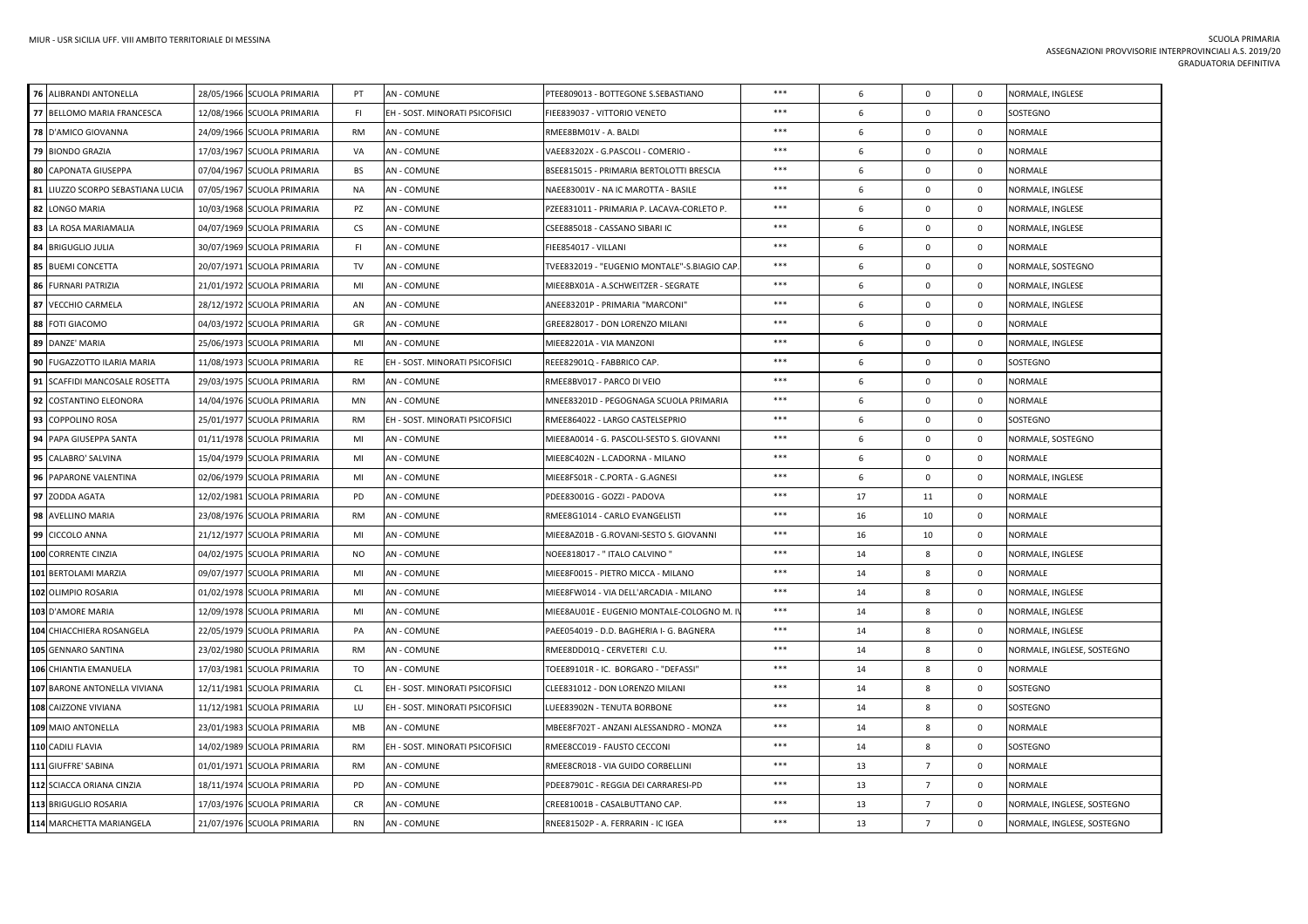| 115 MICELI GRAZIELLA           | 10/11/1976 SCUOLA PRIMARIA           | VA            | <b>AN - COMUNE</b>              | VAEE849018 - PIZZIGONI                       | ***   | 13 | $\overline{7}$  | $\mathbf 0$    | NORMALE, INGLESE                     |
|--------------------------------|--------------------------------------|---------------|---------------------------------|----------------------------------------------|-------|----|-----------------|----------------|--------------------------------------|
| 116 MARRA FRANCESCA MANUELA    | 17/11/1976 SCUOLA PRIMARIA           | SP            | <b>AN - COMUNE</b>              | SPEE822039 - SARZANA CAPOLUOGO               | $***$ | 13 | $\overline{7}$  | $\mathbf 0$    | NORMALE                              |
| 117 PAVONE CONCETTA            | 23/11/1976 SCUOLA PRIMARIA           | AT            | EH - SOST. MINORATI PSICOFISICI | ATEE81505G - SCUOLA PRIMARIA DI INCISA SC.   | $***$ | 13 | $\overline{7}$  | $\mathbf 0$    | SOSTEGNO                             |
| 118 CAMPO SARETTA              | 11/06/1977 SCUOLA PRIMARIA           | <b>FE</b>     | <b>AN - COMUNE</b>              | FEEE824014 - "MARIA MONTESSORI" - PORTOMAG   | ***   | 13 | $\overline{7}$  | $\mathbf{0}$   | NORMALE, INGLESE                     |
| 119 SPARACINO MARIANGELA       | 02/02/1978 SCUOLA PRIMARIA           | <b>RM</b>     | <b>AN - COMUNE</b>              | RMEE8BP01E - C. NOBILI                       | ***   | 13 | $\overline{7}$  | $\mathbf{0}$   | NORMALE, INGLESE                     |
| 120 MIANO MARIA CARMELA        | 06/03/1978 SCUOLA PRIMARIA           | MI            | <b>AN - COMUNE</b>              | MIEE8GF01P - PAPA GIOVANNI XXIII - BRESSO II | $***$ | 13 | $\overline{7}$  | $\mathbf 0$    | NORMALE                              |
| 121 DEL MONTE NATALINA         | 19/09/1978 SCUOLA PRIMARIA           | <b>VR</b>     | <b>AN - COMUNE</b>              | VREE84901A - VOLARGNE R. COLOMBAROLLA        | ***   | 13 | $\overline{7}$  | $\mathbf 0$    | <b>NORMALE</b>                       |
| 122 CECCHI CLAUDIA             | 18/04/1979 SCUOLA PRIMARIA           | CT            | EH - SOST. MINORATI PSICOFISICI | CTEE89601T - C.D. COPPOLA-VIA MEDAGLIE D'ORO | ***   | 13 | $\overline{7}$  | $^{\circ}$     | NORMALE, SOSTEGNO                    |
| 123 LODATO LUCIA               | 31/07/1979 SCUOLA PRIMARIA           | BG            | <b>AN - COMUNE</b>              | BGEE842022 - SCUOLA PRIMARIA CISERANO        | ***   | 13 | $\overline{7}$  | $\mathbf{0}$   | NORMALE, INGLESE, SOSTEGNO           |
| 124 SCURRIA MARIA GIUSEPPINA   | 02/11/1979 SCUOLA PRIMARIA           | <b>RM</b>     | EH - SOST. MINORATI PSICOFISICI | RMEE85801N - TOMASSETTI                      | $***$ | 13 | $\overline{7}$  | $\mathbf 0$    | NORMALE, INGLESE, SPECIALE, SOSTEGNO |
| 125 CELI CRISTINA RITA         | 16/03/1981 SCUOLA PRIMARIA           | <sub>SO</sub> | <b>AN - COMUNE</b>              | SOEE80601B - G. BATTISTA MAZZINA - GORDONA   | $***$ | 13 | $7\overline{ }$ | $\mathbf 0$    | NORMALE                              |
| 126 GREGORIO GIUSEPPINA        | 03/01/1983 SCUOLA PRIMARIA           | <b>RM</b>     | EH - SOST. MINORATI PSICOFISICI | RMEE80801L - REGINA MARGHERITA               | ***   | 13 | $7\overline{ }$ | $\mathbf{0}$   | NORMALE, SOSTEGNO                    |
| 127 BIONDO CONCETTINA          | 27/12/1971 SCUOLA PRIMARIA           | CT.           | EH - SOST. MINORATI PSICOFISICI | CTEE81801L - CARMINE                         | $***$ | 12 | 6               | $\mathbf 0$    | SOSTEGNO                             |
| 128 BONTEMPO SUSANNA           | 10/05/1978 SCUOLA PRIMARIA           | PG            | ZJ - CORSI DI ISTR. PER ADULTI  | PGCT703007 - DIREZIONE DIDATTICA "DOMENICO   | $***$ | 12 | 6               | $\mathbf 0$    | NORMALE                              |
| 129 BIONDO CATERINA GRAZIELLA  | 02/07/1971 SCUOLA PRIMARIA           | MI            | <b>AN - COMUNE</b>              | MIEE890011 - R.FRANCESCHI - TREZZANO S/N     | ***   | 10 | 4               | $\mathbf{0}$   | <b>NORMALE</b>                       |
| 130 GALLETTA ORSOLA MARIA      | 28/09/1971 SCUOLA PRIMARIA           | <b>RM</b>     | <b>AN - COMUNE</b>              | RMEE83601R - I.C."MARCO ULPIO TRAIANO"       | $***$ | 10 | 4               | $\mathbf{0}$   | NORMALE                              |
| 131 CILIBERTI MARIA            | 01/02/1972 SCUOLA PRIMARIA           | UD            | <b>AN - COMUNE</b>              | UDEE83101T - I. NIEVO - PREMARIACCO          | $***$ | 10 | 4               | $\mathbf 0$    | NORMALE                              |
| 132 BARCA FRANCESCO IUNIOR     | 01/01/1974 SCUOLA PRIMARIA           | BI            | <b>AN - COMUNE</b>              | BIEE81301N - BIELLA-BORGONUOVO               | ***   | 10 | $\overline{4}$  | $\mathbf 0$    | <b>NORMALE</b>                       |
| 133 PISANO ANNA                | 01/09/1975 SCUOLA PRIMARIA           | <b>RM</b>     | EH - SOST. MINORATI PSICOFISICI | RMEE80801L - REGINA MARGHERITA               | ***   | 10 | 4               | $\mathbf 0$    | SOSTEGNO                             |
| 134 PULEO ANNALISA             | 17/07/1976 SCUOLA PRIMARIA           | CT            | EH - SOST. MINORATI PSICOFISICI | CTEE880018 - I.C. V.DA FELTRE                | ***   | 10 | $\overline{a}$  | $\overline{0}$ | SOSTEGNO                             |
| 135 RIGANO MARIA GRAZIA        | 04/09/1977 SCUOLA PRIMARIA           | LU            | <b>AN - COMUNE</b>              | LUEE84001R - ALTOPASCIO "G.PASCOLI"          | ***   | 10 | $\overline{4}$  | $\mathbf{0}$   | <b>NORMALE</b>                       |
| 136 LANA ALESSANDRA            | 11/07/1979 SCUOLA PRIMARIA           | МB            | <b>AN - COMUNE</b>              | MBEE8GB018 - A.VOLTA                         | ***   | 10 | 4               | $\mathbf 0$    | NORMALE                              |
| 137 CARBONE CINZIA             | 29/03/1981 SCUOLA PRIMARIA           | TO            | <b>AN - COMUNE</b>              | TOEE873017 - I.C. PADRE GEMELLI              | $***$ | 10 | $\overline{4}$  | $\mathbf{0}$   | NORMALE, INGLESE, SOSTEGNO           |
| 138 BARCA FILIPPO TINDARO      | 17/05/1981 SCUOLA PRIMARIA           | VI            | <b>AN - COMUNE</b>              | VIEE877016 - G.ZANELLA                       | ***   | 10 | 4               | $\mathbf{0}$   | <b>NORMALE</b>                       |
| 139 CENTORRINO CATERINA        | 05/06/1981<br><b>SCUOLA PRIMARIA</b> | TO            | DH - SOST. MINORATI DELL'UDITO  | TOEE8B9015 - IC MATTEOTTI - PELLICO CAP.     | ***   | 10 | 4               | $\mathbf 0$    | NORMALE, SOSTEGNO                    |
| 140 CRISAFULLI MANUELA         | 07/09/1981 SCUOLA PRIMARIA           | <b>BG</b>     | EH - SOST. MINORATI PSICOFISICI | BGEE84501C - CURNO "RODARI"                  | ***   | 10 | $\overline{a}$  | $\mathbf{0}$   | SOSTEGNO                             |
| 141 GREGORIO ROBERTA           | 03/01/1982 SCUOLA PRIMARIA           | RM            | EH - SOST. MINORATI PSICOFISICI | RMEE81701B - BONGHI                          | ***   | 10 | $\Delta$        | $\mathbf 0$    | SOSTEGNO                             |
| 142 CRIMI MARIAROSARIA         | 02/07/1982 SCUOLA PRIMARIA           | VR            | <b>AN - COMUNE</b>              | VREE83502D - PESCHIERA "D.ALIGHIERI"         | ***   | 10 | $\overline{4}$  | $\mathbf 0$    | NORMALE                              |
| 143 FURNARI VERA               | 20/09/1982 SCUOLA PRIMARIA           | PA            | <b>AN - COMUNE</b>              | PAEE86501P - I.C. BAGHERIA/BUTT.- K. WOJTYLA | ***   | 10 | $\overline{4}$  | $\mathbf{0}$   | NORMALE, INGLESE, SOSTEGNO           |
| 144 TIANO ANNALISA             | 13/10/1982 SCUOLA PRIMARIA           | TV            | <b>AN - COMUNE</b>              | TVEE84801V - COLLODI - CODOGNE' CAP.         | ***   | 10 | 4               | $\mathbf 0$    | NORMALE                              |
| 145 CAPODICI ALESSIA           | 09/07/1983 SCUOLA PRIMARIA           | RM            | <b>AN - COMUNE</b>              | RMEE84405X - PORCARECCIA                     | ***   | 10 | $\overline{4}$  | $\mathbf 0$    | NORMALE, INGLESE                     |
| 146 BELLINGHIERI CATERINA      | 01/05/1984 SCUOLA PRIMARIA           | <b>RC</b>     | <b>AN - COMUNE</b>              | RCEE87503A - "VINCO"                         | ***   | 10 | $\overline{4}$  | $\overline{0}$ | <b>NORMALE</b>                       |
| 147 DRAGO NUNZIATINA           | 31/10/1987 SCUOLA PRIMARIA           | BS            | EH - SOST. MINORATI PSICOFISICI | BSEE8AA01T - ACHILLE PAPA                    | ***   | 10 | $\overline{4}$  | $\mathbf 0$    | SOSTEGNO                             |
| 148 BEVACQUA NELLA NATALIA     | 25/12/1971 SCUOLA PRIMARIA           | MI            | <b>AN - COMUNE</b>              | MIEE8EJ01A - V.LE LOMBARDIA - COLOGNO M. II  | $***$ | 9  | $\overline{3}$  | $\mathbf 0$    | NORMALE, INGLESE                     |
| 149 SCARCELLA ANTONELLA        | 15/06/1972 SCUOLA PRIMARIA           | MI            | <b>AN - COMUNE</b>              | MIEE8F1011 - F.S.CABRINI - MILANO            | ***   | 15 | 9               | $\mathbf 0$    | NORMALE, INGLESE                     |
| 150 SCHIRRIPA MARIA ANTONIETTA | 23/10/1974 SCUOLA PRIMARIA           | CO            | <b>AN - COMUNE</b>              | COEE80208L - PUSIANO                         | ***   | 15 | 9               | $\mathbf 0$    | NORMALE, INGLESE                     |
| 151 SCOPELLITI CATERINA        | 22/08/1980 SCUOLA PRIMARIA           | GE            | EH - SOST. MINORATI PSICOFISICI | GEEE867016 - S.EL. - F.SOLARI -              | ***   | 15 | 9               | $\mathbf 0$    | SOSTEGNO                             |
| 152 MOTTA MARIA STEFANIA       | 26/12/1976 SCUOLA PRIMARIA           | MO            | <b>AN - COMUNE</b>              | MOEE824017 - " GASPARINI " CONCORDIA S/S     | ***   | 13 | $\overline{7}$  | $\mathbf 0$    | NORMALE, INGLESE                     |
| 153 FAMA' ANGELA               | 20/08/1967 SCUOLA PRIMARIA           | FL.           | <b>AN - COMUNE</b>              | FIEE875018 - CAPOLUOGO-DANTE ALIGHIERI       | ***   | 12 | 6               | $\mathbf 0$    | NORMALE                              |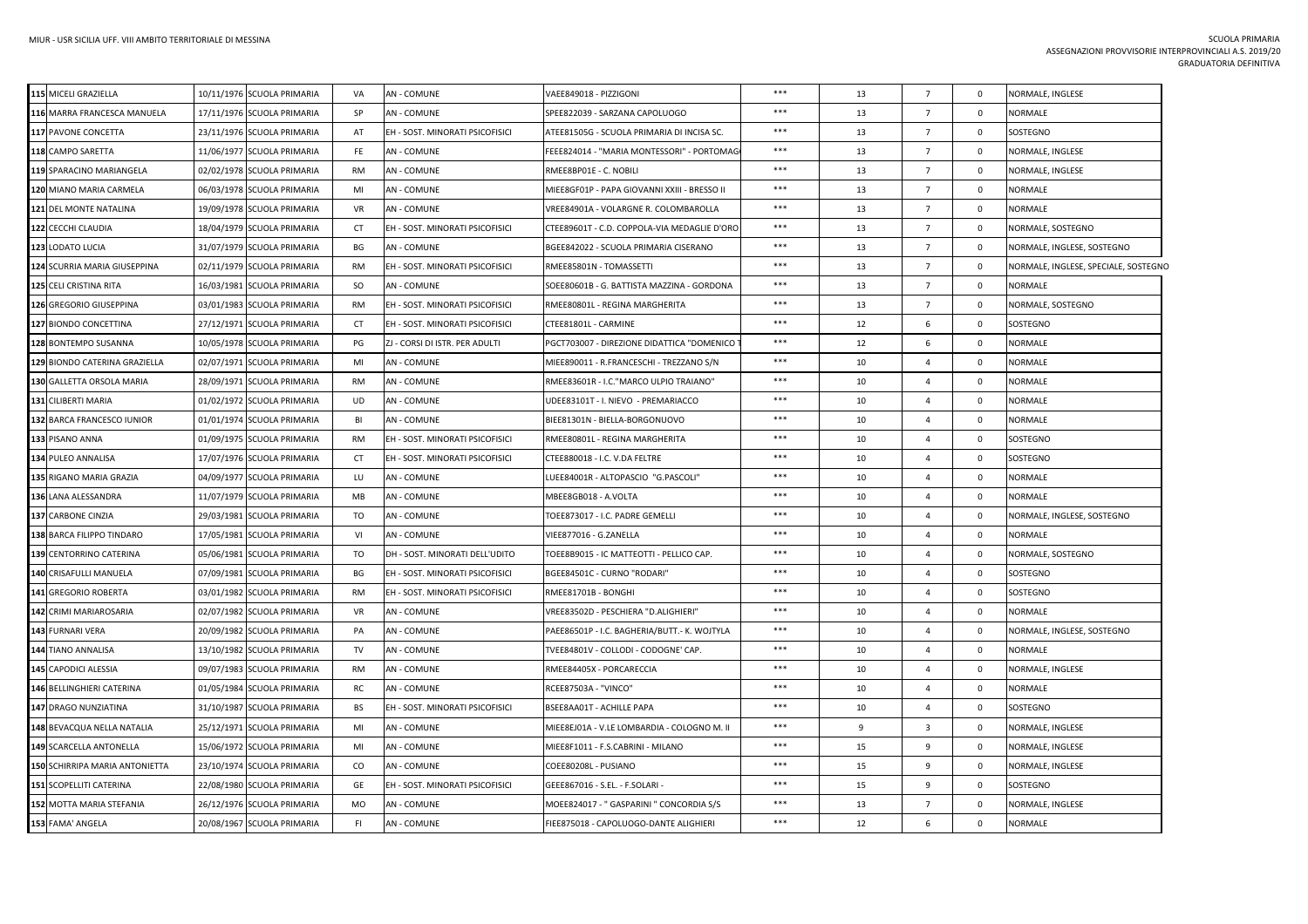| 154 COPPOLA FORTUNATA               | 04/12/1967 SCUOLA PRIMARIA | MI        | <b>AN - COMUNE</b>              | MIEE8DD017 - VIA GIACOSA - MILANO            | $***$ | 12           | 6                       | $\mathbf 0$  | <b>NORMALE</b>             |
|-------------------------------------|----------------------------|-----------|---------------------------------|----------------------------------------------|-------|--------------|-------------------------|--------------|----------------------------|
| 155 PATERNITI MASTRAZZO MARIA IRENE | 12/07/1969 SCUOLA PRIMARIA | MI        | AN - COMUNE                     | MIEE82501T - "SARDEGNA"                      | $***$ | 12           | 6                       | $\mathbf 0$  | NORMALE                    |
| 156 FOTI GIOVANNA                   | 02/08/1970 SCUOLA PRIMARIA | VB        | <b>AN - COMUNE</b>              | VBEE81502R - SCUOLA PRIMARIA "TOMASSETTI"    | ***   | 12           | 6                       | $\mathbf 0$  | NORMALE                    |
| 157 CORICA MARIA                    | 18/05/1972 SCUOLA PRIMARIA | MI        | EH - SOST. MINORATI PSICOFISICI | MIEE823016 - I.C. MARCELLO CANDIA            | ***   | 12           | 6                       | $\mathbf{0}$ | SOSTEGNO                   |
| <b>158 CUCINOTTA MARIA</b>          | 18/09/1972 SCUOLA PRIMARIA | TO        | <b>AN - COMUNE</b>              | TOEE86701X - IC GRUGLIASCO DI NANNI-DI NANNI | $***$ | 12           | 6                       | $^{\circ}$   | NORMALE                    |
| <b>159 PERRONE ANTONELLA</b>        | 22/12/1972 SCUOLA PRIMARIA | RM        | EH - SOST. MINORATI PSICOFISICI | RMEE877013 - SCUOLA PRIMARIA PIO MORELLI     | $***$ | 12           | 6                       | $\mathbf 0$  | SOSTEGNO                   |
| 160 PELLIGANA DOMENICA              | 02/01/1973 SCUOLA PRIMARIA | <b>RC</b> | EH - SOST. MINORATI PSICOFISICI | RCEE83501T - SCILLA CAPOLUOGO "R.PIRIA"      | ***   | 12           | 6                       | $\mathbf{0}$ | SOSTEGNO                   |
| 161 NIBALI ANTONELLA                | 27/10/1973 SCUOLA PRIMARIA | MI        | <b>AN - COMUNE</b>              | MIEE844017 - "A.MORO" - CANEGRATE            | $***$ | 12           | 6                       | $\mathbf{0}$ | NORMALE                    |
| 162 CASAMIRRA STEFANIA CATERINA     | 07/02/1974 SCUOLA PRIMARIA | PO        | <b>AN - COMUNE</b>              | POEE818025 - PIZZIDIMONTE                    | ***   | 12           | 6                       | $\mathbf{0}$ | NORMALE, INGLESE           |
| 163 ALFONSO ANGELA MARIA            | 11/05/1974 SCUOLA PRIMARIA | <b>SI</b> | <b>AN - COMUNE</b>              | SIEE828035 - SANT'ANDREA                     | $***$ | 12           | 6                       | $\mathbf{0}$ | NORMALE, INGLESE           |
| 164 SPINNATO ANTONELLA              | 26/10/1974 SCUOLA PRIMARIA | CT        | EH - SOST. MINORATI PSICOFISICI | CTEE044016 - C.D M.T. DI CALCUTTA BELPASSO   | ***   | 12           | 6                       | $\mathbf 0$  | NORMALE, SOSTEGNO          |
| 165 MESSINA MARIA                   | 01/12/1974 SCUOLA PRIMARIA | <b>UD</b> | <b>AN - COMUNE</b>              | UDEE843014 - BOSCHETTI ALBERTI               | $***$ | 12           | 6                       | $\mathbf 0$  | NORMALE                    |
| 166 SCOLARO ANTONINA                | 08/12/1973 SCUOLA PRIMARIA | BG        | <b>AN - COMUNE</b>              | BGEE846018 - FARA D'ADDA - CANONICA D'ADDA   | ***   | 12           | 6                       | $\mathbf 0$  | NORMALE                    |
| 167 VELARDO SONIA                   | 02/03/1975 SCUOLA PRIMARIA | FI.       | EH - SOST. MINORATI PSICOFISICI | FIEE83804C - SAURO                           | $***$ | 12           | 6                       | $\mathbf 0$  | SOSTEGNO                   |
| 168 CURRO' TINDARA                  | 16/03/1975 SCUOLA PRIMARIA | <b>RA</b> | <b>AN - COMUNE</b>              | RAEE82801D - CASTIGLIONE DI RAVENNA          | $***$ | 12           | 6                       |              | NORMALE                    |
| 169 CALI' ANTONINA                  | 09/05/1975 SCUOLA PRIMARIA | BO.       | <b>AN - COMUNE</b>              | BOEE86001C - G. LODI                         | $***$ | 12           | 6                       | $^{\circ}$   | NORMALE, INGLESE           |
| 170 RASI FRANCA                     | 03/08/1976 SCUOLA PRIMARIA | GR        | <b>AN - COMUNE</b>              | GREE824021 - ORBETELLO NEGHELLI              | $***$ | 12           | 6                       | $\mathbf 0$  | NORMALE                    |
| 171 CALDERONE MANUELA ESTER GINA    | 04/11/1976 SCUOLA PRIMARIA | TO        | <b>AN - COMUNE</b>              | TOEE89101R - IC. BORGARO - "DEFASSI"         | ***   | 12           | 6                       | $\mathbf{0}$ | NORMALE, INGLESE           |
| 172 CONSONI CETTINA                 | 23/07/1977 SCUOLA PRIMARIA | MO        | <b>AN - COMUNE</b>              | MOEE82001X - "PRIMO LEVI" CASTELVETRO        | $***$ | 12           | 6                       | $\mathbf 0$  | NORMALE                    |
| 173 LO PRESTI COSTANTINO ROSALINDA  | 04/11/1977 SCUOLA PRIMARIA | MN        | <b>AN - COMUNE</b>              | MNEE819013 - POGGIO RUSCO                    | $***$ | 12           | 6                       | $\mathbf 0$  | <b>NORMALE</b>             |
| 174 TRECCARICHI LARA                | 02/01/1978 SCUOLA PRIMARIA | <b>RA</b> | <b>AN - COMUNE</b>              | RAEE81901P - GIANNI RODARI                   | ***   | 12           | 6                       | $\mathbf{0}$ | <b>NORMALE</b>             |
| 175 MESSINA CARMELA                 | 22/12/1978 SCUOLA PRIMARIA | PD        | <b>AN - COMUNE</b>              | PDEE870012 - "FALCONE-BORSELLINO" CODEVIGO   | ***   | 12           | 6                       | $\mathbf 0$  | NORMALE                    |
| 176 SACCA' MARINA                   | 06/03/1979 SCUOLA PRIMARIA | AL        | <b>AN - COMUNE</b>              | ALEE81901N - CASTELNUOVO SCRIVIA"M.BANDELL   | $***$ | 12           | 6                       | $\mathbf 0$  | <b>NORMALE</b>             |
| 177 CENCIARELLI CATERINA            | 10/12/1979 SCUOLA PRIMARIA | MI        | <b>AN - COMUNE</b>              | MIEE8AP01B - PIAZZA COSTA-CINISELLO BALSAMO  | $***$ | 12           | 6                       | $\mathbf{0}$ | <b>NORMALE</b>             |
| 178 MAIORCA ROSA                    | 12/12/1979 SCUOLA PRIMARIA | RM        | <b>AN - COMUNE</b>              | RMEE8GY01V - MAGLIANA                        | ***   | 12           | 6                       | $\mathbf 0$  | NORMALE                    |
| 179 FACIANO FRANCESCA               | 01/08/1980 SCUOLA PRIMARIA | <b>RM</b> | <b>AN - COMUNE</b>              | RMEE834015 - MARINI                          | $***$ | 12           | 6                       | $\mathbf{0}$ | NORMALE, INGLESE, SOSTEGNO |
| 180 DUBOLINO PAOLA                  | 29/06/1971 SCUOLA PRIMARIA | LU        | <b>AN - COMUNE</b>              | LUEE84501X - S. MARCO "F. MARTINI"           | ***   | $\mathbf{q}$ | $\overline{\mathbf{3}}$ | $\mathbf 0$  | <b>NORMALE</b>             |
| 181 MANTINEO SARA VERUSCA           | 07/07/1971 SCUOLA PRIMARIA | CT        | EH - SOST. MINORATI PSICOFISICI | CTEE86201P - IC PESTALOZZI CATANIA           | ***   | 9            | $\overline{\mathbf{3}}$ | $\mathbf 0$  | SOSTEGNO                   |
| 182 PAPARONI ALFONSA                | 27/07/1971 SCUOLA PRIMARIA | MN        | EH - SOST. MINORATI PSICOFISICI | MNEE81001L - CERESE DI BORGO VIRGILIO        | ***   | 9            | $\overline{\mathbf{3}}$ | $\mathbf{0}$ | SOSTEGNO                   |
| 183 AMODEO NUNZIATINA               | 29/01/1972 SCUOLA PRIMARIA | BG        | <b>AN - COMUNE</b>              | BGEE883028 - PRIMARIA TRESCORE BALNEARIO     | ***   | 9            | $\overline{\mathbf{3}}$ | $\mathbf 0$  | NORMALE                    |
| 184 DI STEFANO BENEDETTA            | 04/04/1972 SCUOLA PRIMARIA | <b>MO</b> | <b>AN - COMUNE</b>              | MOEE84801Q - "ANTONIO GRAMSCI" MODENA        | ***   | 9            | $\overline{\mathbf{3}}$ | $\mathbf 0$  | <b>NORMALE</b>             |
| 185 LO PRESTI CONCETTA              | 06/12/1973 SCUOLA PRIMARIA | <b>RM</b> | <b>AN - COMUNE</b>              | RMEE86501R - I. DELLA GIOVANNA               | $***$ | $\mathbf{q}$ | $\overline{\mathbf{3}}$ | $\mathbf{0}$ | <b>NORMALE</b>             |
| 186 MUNAFO' SEBASTIANA SABINA       | 21/05/1974 SCUOLA PRIMARIA | RM        | <b>AN - COMUNE</b>              | RMEE8A101C - SCUOLA PRIMARIA - S. PERTINI    | ***   | 9            | $\overline{\mathbf{3}}$ | $\mathbf 0$  | <b>NORMALE</b>             |
| 187 CINCOTTA TIZIANA                | 12/11/1974 SCUOLA PRIMARIA | CO        | <b>AN - COMUNE</b>              | COEE854034 - VILLAGUARDIA CIVELLO            | $***$ | 9            | $\overline{\mathbf{3}}$ | $\mathbf 0$  | <b>NORMALE</b>             |
| 188 SANFILIPPO MONI                 | 27/06/1975 SCUOLA PRIMARIA | <b>RM</b> | <b>AN - COMUNE</b>              | RMEE8DN01G - LIDO DEL FARO                   | $***$ | 9            | $\overline{\mathbf{3}}$ | $\mathbf{0}$ | NORMALE                    |
| 189 MANDANICI CARMEN                | 16/12/1976 SCUOLA PRIMARIA | TN        | <b>AN - COMUNE</b>              | TNEE85801C - TRENTO "BEATO S.BELLESINI"      | $***$ | 9            | $\overline{\mathbf{3}}$ | $\mathbf 0$  | NORMALE                    |
| 190 PRINCIOTTA MARIANNA             | 29/08/1977 SCUOLA PRIMARIA | <b>RM</b> | <b>AN - COMUNE</b>              | RMEE85202Q - AURELIO POZZI                   | ***   | 9            | $\overline{\mathbf{3}}$ | $\mathbf{0}$ | <b>NORMALE</b>             |
| 191 PAVONE VIVIANA                  | 04/07/1978 SCUOLA PRIMARIA | TO        | <b>AN - COMUNE</b>              | TOEE86701X - IC GRUGLIASCO DI NANNI-DI NANNI | ***   | 9            | $\overline{\mathbf{3}}$ | $\mathbf{0}$ | NORMALE                    |
| 192 TORRE MARIA GABRIELLA           | 14/10/1978 SCUOLA PRIMARIA | CT        | EH - SOST. MINORATI PSICOFISICI | CTEE88201X - IC PITAGORA MISTERBIANCO        | ***   | 9            | $\overline{\mathbf{3}}$ | $\mathbf{0}$ | SOSTEGNO                   |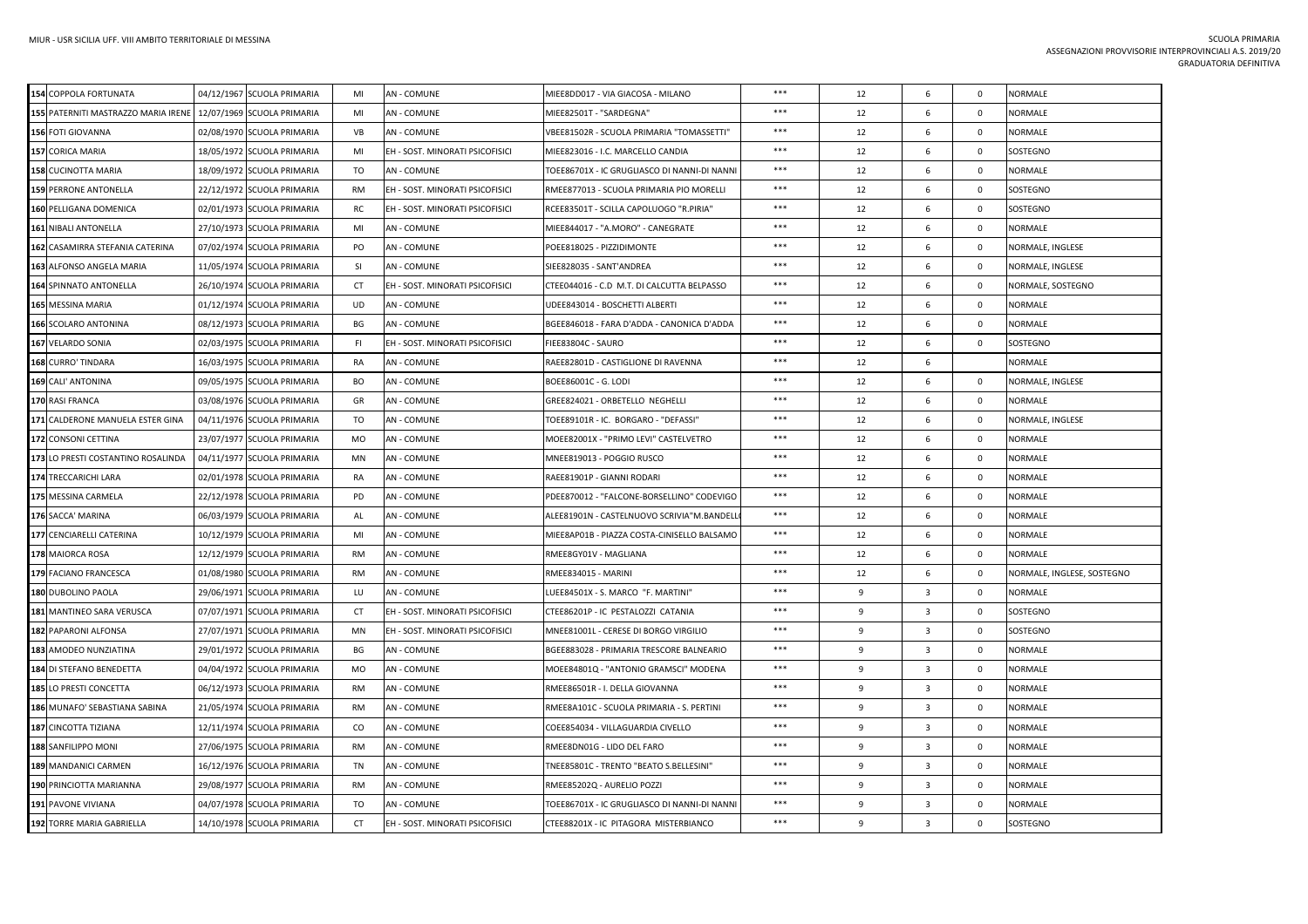| 193 MELLEA ALESSIA                | 14/07/1979 SCUOLA PRIMARIA | CT        | EH - SOST. MINORATI PSICOFISICI | CTEE857017 - VIA VITTIME DI VIA FANI         | ***   | 9            | $\overline{\mathbf{3}}$ | 0           | NORMALE, SOSTEGNO |
|-----------------------------------|----------------------------|-----------|---------------------------------|----------------------------------------------|-------|--------------|-------------------------|-------------|-------------------|
| 194 LENTINI PAOLA                 | 18/01/1981 SCUOLA PRIMARIA | <b>RM</b> | EH - SOST. MINORATI PSICOFISICI | RMEE897018 - GUIDONIA - VIA MARCO AURELIO    | ***   | 9            | $\overline{3}$          | $\mathsf 0$ | SOSTEGNO          |
| 195 MESSINA ROSANGELA             | 02/05/1970 SCUOLA PRIMARIA | sv        | AN - COMUNE                     | SVEE80201C - PRIMARIA DI MILLESIMO CAPOLUOG  | ***   | 12           | 6                       | 0           | NORMALE           |
| 196 FAZIO CINZIA                  | 12/08/1979 SCUOLA PRIMARIA | BO        | AN - COMUNE                     | BOEE87701T - DE AMICIS                       | ***   | 12           | 6                       | $\mathbf 0$ | <b>NORMALE</b>    |
| 197 DI PIETRO FRANCESCA           | 01/06/1970 SCUOLA PRIMARIA | RM        | AN - COMUNE                     | RMEE862019 - GIOVANNI GUARESCHI              | $***$ | 9            | $\overline{\mathbf{3}}$ | $\mathbf 0$ | NORMALE, INGLESE  |
| 198 PICCOLO MARINELLA             | 23/12/1970 SCUOLA PRIMARIA | BL        | AN - COMUNE                     | BLEE82101E - "BAMBINI DEL VAJONT" LONGARONI  | $***$ | 9            | $\overline{3}$          | $\mathbf 0$ | <b>NORMALE</b>    |
| 199 MOLINO ROSARIA                | 02/02/1964 SCUOLA PRIMARIA | AR        | AN - COMUNE                     | AREE82004B - "G. MAZZINI"                    | $***$ | 6            | $\mathbf 0$             | $\mathbf 0$ | <b>NORMALE</b>    |
| 200 PANARELLO MARIA               | 12/09/1964 SCUOLA PRIMARIA | <b>RM</b> | AN - COMUNE                     | RMEE8FJ01D - FIUME GIALLO                    | ***   | 6            | $\mathbf 0$             | $\mathbf 0$ | <b>NORMALE</b>    |
| 201 IMPALA' MARIA ANTONIA SALV    | 05/06/1969 SCUOLA PRIMARIA | RM        | <b>AN - COMUNE</b>              | RMEE8E901D - VIA MOTTA CAMASTRA              | ***   | 6            | $\mathbf 0$             | $\mathbf 0$ | <b>NORMALE</b>    |
| 202 DE LUCA GAGLIO ROSANNA        | 30/03/1970 SCUOLA PRIMARIA | MI        | <b>AN - COMUNE</b>              | MIEE8DS01G - CARLO ZIMA E ANITA GARIBALDI    | ***   | 6            | $\mathbf{0}$            | $\mathbf 0$ | NORMALE, INGLESE  |
| 203 CATTAFI MARIA GRAZIA          | 14/04/1982 SCUOLA PRIMARIA | <b>BO</b> | <b>AN - COMUNE</b>              | BOEE884011 - MADRE ORSOLA MEZZINI            | $***$ | 6            | $\mathbf{0}$            | $\mathbf 0$ | <b>NORMALE</b>    |
| 204 VIRZI' ANTONELLA              | 21/08/1976 SCUOLA PRIMARIA | PA        | EH - SOST. MINORATI PSICOFISICI | PAEE8BA011 - D.D. BAGHERIA V - A. GRAMSCI    | $***$ | 12           | 6                       | $\mathbf 0$ | SOSTEGNO          |
| 205 PARRINO PATRIZIA              | 25/06/1968 SCUOLA PRIMARIA | GE        | <b>AN - COMUNE</b>              | GEEE82102T - S.EL.-P.DE CALBOLI-ARENZANO     | ***   | $\mathbf{q}$ | $\overline{3}$          | $\mathbf 0$ | NORMALE, INGLESE  |
| 206 VENUTO PATRIZIA               | 29/03/1972 SCUOLA PRIMARIA | TO        | AN - COMUNE                     | TOEE10504N - C.D.COLLEGNO III- CALVINO       | ***   | 9            | $\overline{3}$          | $\mathbf 0$ | NORMALE           |
| 207 IMBRATTA CINZIA               | 04/04/1964 SCUOLA PRIMARIA | <b>RM</b> | AN - COMUNE                     | RMEE8GF028 - VIA DEL CALICE                  | ***   | 6            | $\mathbf 0$             | $\mathbf 0$ | <b>NORMALE</b>    |
| 208 STIVALA DANIELA               | 17/09/1982 SCUOLA PRIMARIA | RG        | AN - COMUNE                     | RGEE82701P - FRANCESCO PAPPALARDO            | ***   | 6            | $\mathbf 0$             | $\mathbf 0$ | NORMALE, INGLESE  |
| 209 AMATO NAZZARENA               | 29/01/1973 SCUOLA PRIMARIA | <b>BS</b> | <b>AN - COMUNE</b>              | BSEE857017 - SCUOLA PRIMARIA GIANNI RODARI   | $***$ | 12           | 6                       | $\mathsf 0$ | NORMALE, INGLESE  |
| 210 PANTANO CARMELA               | 04/07/1978 SCUOLA PRIMARIA | CA        | AN - COMUNE                     | CAEE833012 - VILLASIMIUS                     | ***   | 6            | $\mathbf 0$             | $\mathbf 0$ | <b>NORMALE</b>    |
| 211 BASILE GIGANTE SARA GABRIELLA | 01/11/1979 SCUOLA PRIMARIA | LU        | AN - COMUNE                     | LUEE83201T - RITA LEVI DI MONTALCINI         |       | 18           | 12                      | $\mathbf 0$ | <b>NORMALE</b>    |
| 212 ABBATE MARIA ANNA             | 17/07/1972 SCUOLA PRIMARIA | GE        | AN - COMUNE                     | GEEE862035 - S.EL. - J. MARIO                |       | 15           | 9                       | $\mathbf 0$ | NORMALE           |
| 213 SILVA ELISABETTA              | 28/10/1972 SCUOLA PRIMARIA | AL        | AN - COMUNE                     | ALEE80606R - GAVI - G.E L. ROMANO            |       | 15           | $\overline{9}$          | $\mathbf 0$ | <b>NORMALE</b>    |
| 214 CAMPOLO SIMONA                | 22/02/1975 SCUOLA PRIMARIA | LC        | AN - COMUNE                     | LCEE81701R - OLGIATE MOLGORA                 |       | 13           | $\overline{7}$          | $\mathbf 0$ | NORMALE           |
| 215 GRECO DANIELA                 | 14/09/1979 SCUOLA PRIMARIA | CO        | <b>AN - COMUNE</b>              | COEE83602D - SC.ELEM.ST."G. MARCONI"         |       | 13           | $\overline{7}$          | $\mathsf 0$ | <b>NORMALE</b>    |
| 216 SERGI ROSALBA                 | 25/05/1968 SCUOLA PRIMARIA | PV        | AN - COMUNE                     | PVEE82901V - CARDUCCI                        |       | 12           | 6                       | $\mathbf 0$ | NORMALE           |
| 217 MICARI CATERINA               | 15/05/1970 SCUOLA PRIMARIA | PG        | <b>AN - COMUNE</b>              | PGEE84401P - "GIUSEPPE SORDINI" V.VISSO      |       | 12           | $6\phantom{1}$          | $\mathbf 0$ | NORMALE, INGLESE  |
| 218 DI PAOLA SEBASTIANA LOREDAN   | 31/07/1970 SCUOLA PRIMARIA | MI        | AN - COMUNE                     | MIEE8D4017 - SCUOLA PRIMARIA "E. FERMI"      |       | 12           | 6                       | $\mathbf 0$ | <b>NORMALE</b>    |
| 219 DELL'ERBA ORNELLA             | 20/03/1971 SCUOLA PRIMARIA | <b>RM</b> | <b>AN - COMUNE</b>              | RMEE8DN01G - LIDO DEL FARO                   |       | 12           | 6                       | $\mathbf 0$ | <b>NORMALE</b>    |
| 220 SERGI ANNA                    | 07/05/1971 SCUOLA PRIMARIA | PO        | AN - COMUNE                     | POEE819032 - IVANA MARCOCCI                  |       | 12           | 6                       | $\mathbf 0$ | <b>NORMALE</b>    |
| 221 CATALFAMO GIOVANNA            | 24/06/1971 SCUOLA PRIMARIA | PC        | <b>AN - COMUNE</b>              | PCEE81201B - PRIMARIA S. NICOLO' "FORNARI"   |       | 12           | 6                       | $\mathsf 0$ | <b>NORMALE</b>    |
| 222 RATTO FRANCESCA               | 11/01/1972 SCUOLA PRIMARIA | PN        | <b>AN - COMUNE</b>              | PNEE813018 - TRAVESIO "D.CERNAZAI"           |       | 12           | 6                       | $\mathbf 0$ | NORMALE           |
| 223 SPANO' LUCIA                  | 14/05/1973 SCUOLA PRIMARIA | RM        | EH - SOST. MINORATI PSICOFISICI | RMEE885012 - GIANNI RODARI                   |       | 12           | 6                       | $\mathbf 0$ | SOSTEGNO          |
| 224 RANDAZZO ADRIANA              | 12/11/1973 SCUOLA PRIMARIA | LC        | <b>AN - COMUNE</b>              | LCEE82701B - LECCO DE AMICIS                 |       | 12           | 6                       | $\mathbf 0$ | NORMALE           |
| 225 MICALI CONCETTA               | 30/09/1974 SCUOLA PRIMARIA | PG        | AN - COMUNE                     | PGEE86601G - XX GIUGNO                       |       | 12           | 6                       | $\mathsf 0$ | <b>NORMALE</b>    |
| 226 VENUTO ANGELINA SANDRA        | 23/11/1974 SCUOLA PRIMARIA | <b>RM</b> | AN - COMUNE                     | RMEE8FH029 - FRIGNANI                        |       | 12           | 6                       | $\mathbf 0$ | NORMALE           |
| 227 STURNIOLO SILVANA             | 20/08/1975 SCUOLA PRIMARIA | LC.       | <b>AN - COMUNE</b>              | LCEE81701R - OLGIATE MOLGORA                 |       | 12           | 6                       | $\Omega$    | NORMALE, INGLESE  |
| 228 GANGEMI ANNA LISA             | 28/01/1977 SCUOLA PRIMARIA | CZ        | EH - SOST. MINORATI PSICOFISICI | CZEE85801Q - CATANZARO CAMPANELLA IC MATERDO |       | 12           | 6                       | $\mathbf 0$ | SOSTEGNO          |
| 229 D'ANGELO FRENI ORNELLA        | 13/01/1978 SCUOLA PRIMARIA | <b>CS</b> | EH - SOST. MINORATI PSICOFISICI | CSEE8AU027 - PRAIA A MARE IC                 |       | 12           | 6                       | $\mathbf 0$ | SOSTEGNO          |
| 230 FORESTI DOMENICA              | 12/12/1963 SCUOLA PRIMARIA | RM        | AN - COMUNE                     | RMEE8CZ029 - MALAFEDE                        |       | 9            | $\overline{\mathbf{3}}$ | 0           | NORMALE           |
| 231 GIUFFRE' ELISA                | 12/10/1964 SCUOLA PRIMARIA | <b>RM</b> | <b>AN - COMUNE</b>              | RMEE8E701T - VIA ACQUARONI                   |       | 9            | $\overline{3}$          | $\mathbf 0$ | NORMALE, INGLESE  |
|                                   |                            |           |                                 |                                              |       |              |                         |             |                   |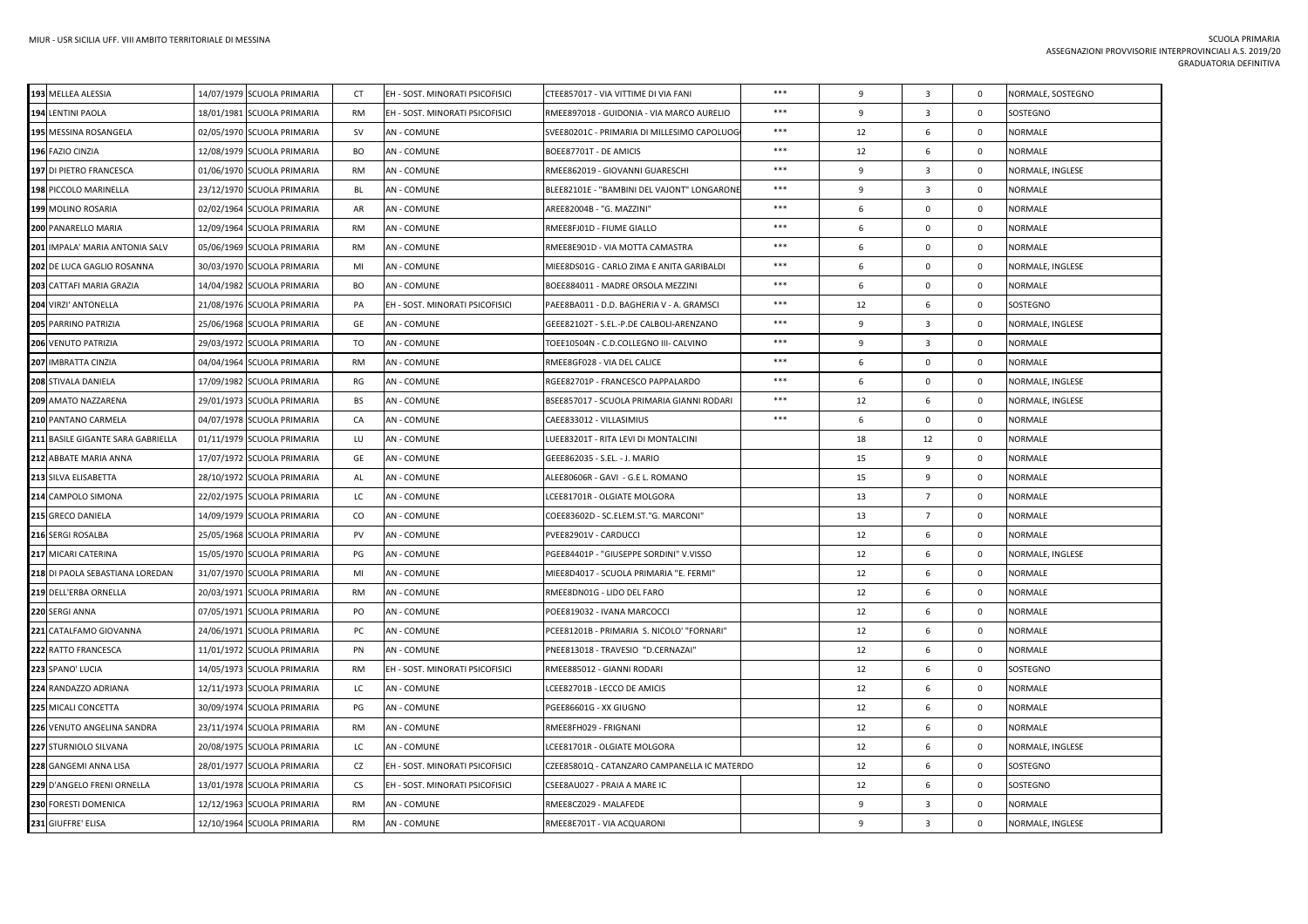| 232 VALENTI MARIA ANTONIETTA  | 13/06/1965 SCUOLA PRIMARIA | <b>RM</b> | <b>AN - COMUNE</b>              | RMEE8GM02L - VIA CASALOTTI, 259              | 9            | $\overline{\mathbf{3}}$ | $\mathbf 0$  | <b>NORMALE</b>   |
|-------------------------------|----------------------------|-----------|---------------------------------|----------------------------------------------|--------------|-------------------------|--------------|------------------|
| 233 PAPARONE CALOGERA GINA    | 14/07/1966 SCUOLA PRIMARIA | AL        | <b>AN - COMUNE</b>              | ALEE82601R - ALESSANDRIA "G.CARDUCCI"        | $\mathbf{q}$ | $\overline{\mathbf{3}}$ | $\mathbf 0$  | NORMALE          |
| 234 ASSENZIO NUNZIA           | 28/09/1966 SCUOLA PRIMARIA | FI.       | AN - COMUNE                     | FIEE82201Q - CAP."L. DA VINCI"               | 9            | $\overline{\mathbf{3}}$ | $\mathbf 0$  | <b>NORMALE</b>   |
| 235 LISA FRANCESCA            | 23/01/1968 SCUOLA PRIMARIA | <b>RM</b> | AN - COMUNE                     | RMEE8ED01A - JEAN PIAGET                     | $\mathbf{q}$ | $\overline{\mathbf{3}}$ | $\mathbf 0$  | <b>NORMALE</b>   |
| 236 MARGARECI CRISTINA        | 13/05/1968 SCUOLA PRIMARIA | BL        | <b>AN - COMUNE</b>              | BLEE809054 - "DANTE ALIGHIERI" - MEL         | 9            | $\overline{\mathbf{3}}$ | $\mathbf 0$  | <b>NORMALE</b>   |
| 237 ALIBERTI GIACOMO ANTONINO | 10/08/1968 SCUOLA PRIMARIA | FL.       | AN - COMUNE                     | FIEE862049 - "DEL PUGLIA"                    | 9            | $\overline{\mathbf{3}}$ | $\mathbf 0$  | NORMALE, INGLESE |
| 238 LO PRESTI CLAUDIA         | 11/10/1968 SCUOLA PRIMARIA | FO        | <b>AN - COMUNE</b>              | FOEE81202B - SANTA SOFIA DE AMICIS           | 9            | $\overline{\mathbf{3}}$ | $\mathbf{0}$ | NORMALE          |
| 239 LIZIO GIUSEPPA            | 28/05/1969 SCUOLA PRIMARIA | NO        | AN - COMUNE                     | NOEE83001T - "DON LORENZO MILANI"            | 9            | $\overline{\mathbf{3}}$ | $\mathsf 0$  | NORMALE, INGLESE |
| 240 ADDAMO MARIA              | 17/10/1969 SCUOLA PRIMARIA | MI        | <b>AN - COMUNE</b>              | MIEE8EH026 - SC.PRIMARIA-VIA VESPUCCI-COLOGN | 9            | $\overline{\mathbf{3}}$ | $\mathbf 0$  | <b>NORMALE</b>   |
| 241 CANNISTRA' VITTORIA       | 03/11/1969 SCUOLA PRIMARIA | RM        | AN - COMUNE                     | RMEE8D7028 - PRINCIPESSA MAFALDA             | 9            | $\overline{\mathbf{3}}$ | 0            | <b>NORMALE</b>   |
| 242 SILVESTRO NATALA          | 08/01/1970 SCUOLA PRIMARIA | <b>RM</b> | <b>AN - COMUNE</b>              | RMEE8GU01G - M.G.AMICI E F.DI MEGLIO         | $\mathbf{q}$ | $\overline{\mathbf{3}}$ | $\mathbf{0}$ | <b>NORMALE</b>   |
| 243 SILVESTRO NATALA          | 08/01/1970 SCUOLA PRIMARIA | RM        | AN - COMUNE                     | RMEE8GU01G - M.G.AMICI E F.DI MEGLIO         | 9            | $\overline{\mathbf{3}}$ | $\mathbf 0$  | SOSTEGNO         |
| 244 IMBESI RITA               | 13/04/1970 SCUOLA PRIMARIA | <b>RN</b> | <b>AN - COMUNE</b>              | RNEE81103C - NOVAFELTRIA CAP.GO -IC NOVAFELT | $\mathbf{q}$ | $\overline{\mathbf{3}}$ | $\mathbf 0$  | NORMALE, INGLESE |
| 245 PORTO ANNA CARMELA        | 13/04/1970 SCUOLA PRIMARIA | TR        | AN - COMUNE                     | TREE803014 - ARRONE "G.GARIBALDI"(I.C.ARRONE | 9            | $\overline{\mathbf{3}}$ | $\mathbf 0$  | NORMALE          |
| 246 MILICI CONCETTINA         | 30/06/1970 SCUOLA PRIMARIA | <b>RM</b> | AN - COMUNE                     | RMEE8E802P - FRANCESCA MORVILLO              | 9            | $\overline{\mathbf{3}}$ | $\mathsf 0$  | <b>NORMALE</b>   |
| 247 SPANO' JENNY              | 22/08/1970 SCUOLA PRIMARIA | <b>RM</b> | EH - SOST. MINORATI PSICOFISICI | RMEE8DK036 - TORRE IN PIETRA                 | 9            | $\overline{\mathbf{3}}$ | $\mathbf 0$  | SOSTEGNO         |
| 248 MAZZAPICA GIUSEPPA        | 18/09/1970 SCUOLA PRIMARIA | <b>RM</b> | <b>AN - COMUNE</b>              | RMEE86501R - I. DELLA GIOVANNA               | 9            | $\overline{3}$          | $\mathbf 0$  | <b>NORMALE</b>   |
| 249 PANARELLO GIOVANNA        | 25/10/1970 SCUOLA PRIMARIA | RM        | AN - COMUNE                     | RMEE8FJ01D - FIUME GIALLO                    | 9            | $\overline{\mathbf{3}}$ | $\mathbf 0$  | <b>NORMALE</b>   |
| 250 SCAFFIDI MIMMA            | 24/12/1970 SCUOLA PRIMARIA | MI        | <b>AN - COMUNE</b>              | MIEE8DF01V - SANDRO PERTINI                  | $\mathbf{q}$ | $\overline{3}$          | $\mathbf 0$  | <b>NORMALE</b>   |
| 251 FRANCHINA RITA MARIA      | 10/05/1971 SCUOLA PRIMARIA | CO        | AN - COMUNE                     | COEE846046 - FIGINO S.                       | 9            | $\overline{\mathbf{3}}$ | $\mathbf 0$  | <b>NORMALE</b>   |
| 252 GRILLO RITA               | 01/06/1971 SCUOLA PRIMARIA | PG        | AN - COMUNE                     | PGEE05201P - "F. TOSCANO" - SPOLETO          | $\mathbf{q}$ | $\overline{\mathbf{3}}$ | $\mathbf 0$  | <b>NORMALE</b>   |
| 253 SERDOZ CONCETTA           | 08/12/1971 SCUOLA PRIMARIA | RC.       | EH - SOST. MINORATI PSICOFISICI | RCEE855013 - CANNITELLO - "S.GIOVANNI BOSCO" | 9            | $\overline{\mathbf{3}}$ | $\mathbf 0$  | SOSTEGNO         |
| 254 GALATI RANDO SANTA GRAZIA | 21/06/1972 SCUOLA PRIMARIA | MI        | AN - COMUNE                     | MIEE80901X - ANTONINI AGGR. SMS HEINE-MILANO | 9            | $\overline{\mathbf{3}}$ | $\mathbf 0$  | <b>NORMALE</b>   |
| 255 RUGGIANO VIVIANA          | 04/01/1973 SCUOLA PRIMARIA | <b>RA</b> | AN - COMUNE                     |                                              | $\mathbf{q}$ | $\overline{\mathbf{3}}$ | $\mathbf 0$  | NORMALE, INGLESE |
| 256 SCAVONE ROSALIA           | 21/07/1973 SCUOLA PRIMARIA | MI        | AN - COMUNE                     | MIEE86901G - SCUOLA PRIMARIA PISANI DOSSI    | 9            | $\overline{\mathbf{3}}$ | 0            | <b>NORMALE</b>   |
| 257 BALLARINO MARIA TINDARA   | 04/08/1973 SCUOLA PRIMARIA | TO        | AN - COMUNE                     | TOEE87101G - I.C.RIVOLI MATTEOTTI- SABIN     | 9            | $\overline{\mathbf{3}}$ | $\mathbf 0$  | <b>NORMALE</b>   |
| 258 GIARRIZZO CRISTINA        | 25/04/1974 SCUOLA PRIMARIA | RM        | EH - SOST. MINORATI PSICOFISICI | RMEE8DX017 - GIOVANNI FALCONE                | 9            | $\overline{\mathbf{3}}$ | $\mathbf 0$  | SOSTEGNO         |
| 259 TOMASELLI MARIA           | 21/05/1974 SCUOLA PRIMARIA | <b>BO</b> | <b>AN - COMUNE</b>              | BOEE82801L - BRUNO CIARI CAPOLUOGO           | 9            | $\overline{\mathbf{3}}$ | $\mathsf 0$  | <b>NORMALE</b>   |
| 260 BRIGANDI' ANTONINA        | 12/09/1974 SCUOLA PRIMARIA | VR        | AN - COMUNE                     | VREE85001E - "G.PASCOLI"                     | 9            | $\overline{\mathbf{3}}$ | $\mathbf 0$  | <b>NORMALE</b>   |
| 261 PANEBIANCO ANNA MARIA     | 04/12/1974 SCUOLA PRIMARIA | PN        | <b>AN - COMUNE</b>              | PNEE827016 - CORDENONS-CAPOL. "DUCA D'AOSTA" | 9            | $\overline{\mathbf{3}}$ | $\mathbf 0$  | NORMALE          |
| 262 SCARAVILLI RITA ANTONELLA | 11/06/1975 SCUOLA PRIMARIA | MI        | <b>AN - COMUNE</b>              | MIEE8A5017 - MARTIRI DELLA LIBERTA'SESTO S.G | 9            | $\overline{\mathbf{3}}$ | $\mathsf 0$  | <b>NORMALE</b>   |
| 263 VIENI ROSALIA             | 11/08/1975 SCUOLA PRIMARIA | VA        | EH - SOST. MINORATI PSICOFISICI | VAEE85001C - PRIMARIA CLERICI                | $\mathbf{q}$ | $\overline{3}$          | $\mathbf 0$  | SOSTEGNO         |
| 264 PARATORE ROSANGELA        | 27/09/1975 SCUOLA PRIMARIA | RM        | <b>AN - COMUNE</b>              | RMEE841018 - VIALE RUSPOLI, 80               | 9            | $\overline{\mathbf{3}}$ | $\mathbf 0$  | <b>NORMALE</b>   |
| 265 MAZZEO MARIA              | 15/12/1975 SCUOLA PRIMARIA | VA        | AN - COMUNE                     | VAEE84802D - VITTORINO FELTRE-               | $\mathsf{q}$ | $\overline{\mathbf{3}}$ | $\mathbf 0$  | NORMALE, INGLESE |
| 266 CAMPISI MARIA ROSA        | 02/04/1976 SCUOLA PRIMARIA | MI        | AN - COMUNE                     | MIEE8B201A - AI NOSTRI CADUTI                | $\mathbf{q}$ | $\overline{\mathbf{3}}$ | 0            | NORMALE, INGLESE |
| 267 CATALANO GIOVANNA         | 01/02/1977 SCUOLA PRIMARIA | RM        | EH - SOST. MINORATI PSICOFISICI | RMEE8FL015 - MAR DEI CARAIBI                 | 9            | $\overline{\mathbf{3}}$ | $\mathbf 0$  | SOSTEGNO         |
| 268 GIUSTO MARIA CONCETTA     | 19/03/1977 SCUOLA PRIMARIA | <b>BL</b> | <b>AN - COMUNE</b>              | BLEE816013 - "G. PASCOLI" TRICHIANA          | 9            | $\overline{\mathbf{3}}$ | $\mathbf 0$  | <b>NORMALE</b>   |
| 269 MARCHETTA IRENE           | 30/12/1977 SCUOLA PRIMARIA | TR        | AN - COMUNE                     | TREE810017 - ATTIGLIANO"DE AMICIS"(I.C.ATTIG | 9            | $\overline{\mathbf{3}}$ | $\mathbf 0$  | <b>NORMALE</b>   |
| 270 GUIDARA MARIA ROSA        | 25/08/1978 SCUOLA PRIMARIA | <b>RM</b> | EH - SOST. MINORATI PSICOFISICI | RMEE8DC01X - SETTEVENE PALO                  | $\mathbf{q}$ | $\overline{3}$          | $\mathbf 0$  | SOSTEGNO         |
|                               |                            |           |                                 |                                              |              |                         |              |                  |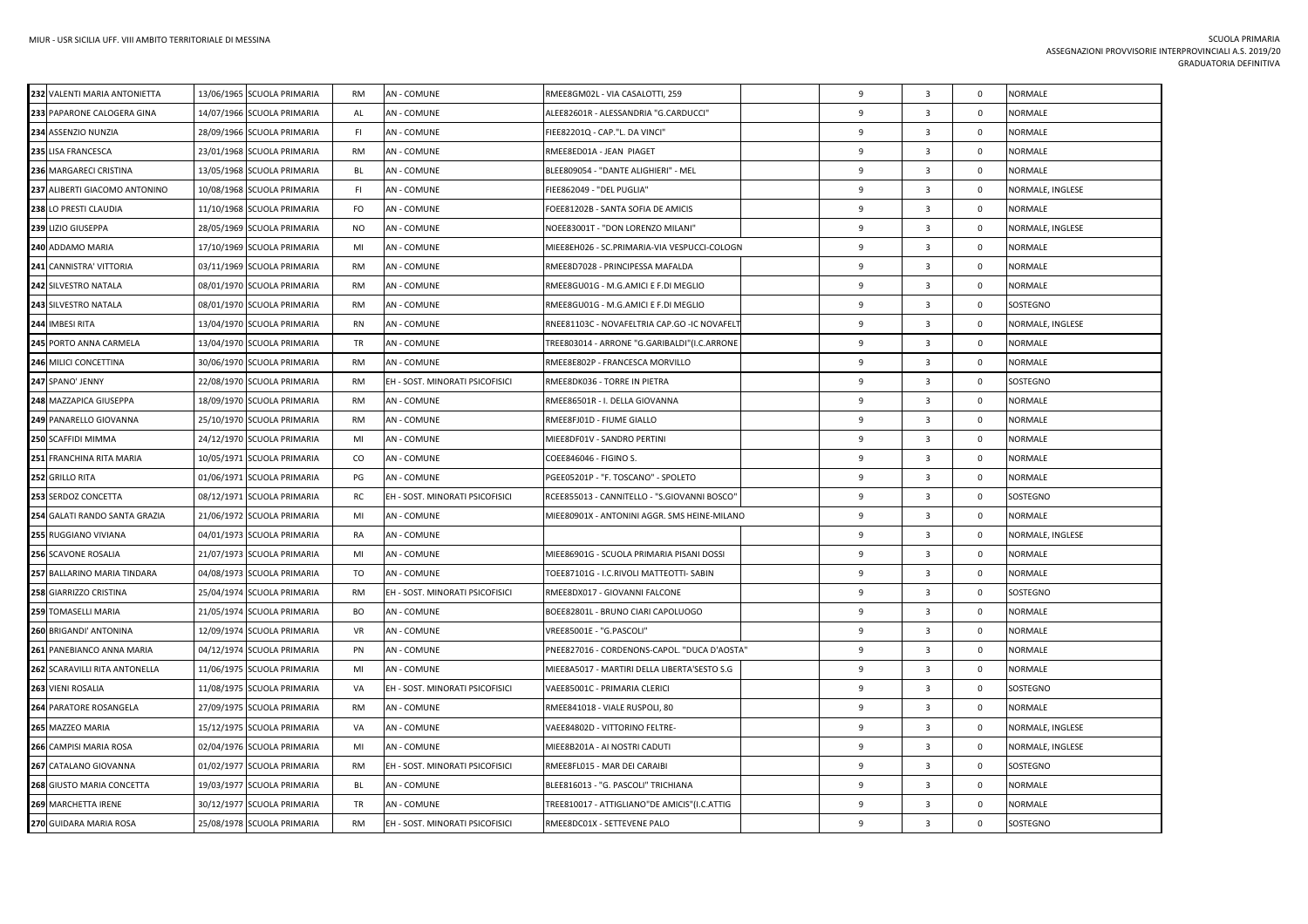| 271 GRASSI SILVANA CHIARA      | 20/11/1978 SCUOLA PRIMARIA | PG        | <b>AN - COMUNE</b>              | PGEE83101L - FRAZ.BELFIORE / FRAZ.VESCIA    | 9 | $\overline{\mathbf{3}}$ | $\mathbf{0}$ | NORMALE, INGLESE |
|--------------------------------|----------------------------|-----------|---------------------------------|---------------------------------------------|---|-------------------------|--------------|------------------|
| 272 INSINGA ROSARIA            | 04/11/1952 SCUOLA PRIMARIA | MI        | AN - COMUNE                     | MIEE8FW014 - VIA DELL'ARCADIA - MILANO      | 6 | $\mathbf 0$             | $\mathbf 0$  | NORMALE          |
| 273 FILOSA SANTA               | 21/03/1953 SCUOLA PRIMARIA | FL.       | AN - COMUNE                     | FIEE87402D - DE AMICIS                      | 6 | $\mathbf 0$             | $\mathbf{0}$ | NORMALE, INGLESE |
| 274 ALIGATA TOMMASINA          | 07/07/1956 SCUOLA PRIMARIA | MI        | AN - COMUNE                     | MIEE8D4017 - SCUOLA PRIMARIA "E. FERMI"     | 6 | $\mathbf 0$             | $\mathbf{0}$ | <b>NORMALE</b>   |
| 275 TRAVIGLIA CALOGERO         | 07/10/1956 SCUOLA PRIMARIA | CZ        | EH - SOST. MINORATI PSICOFISICI | "CZEE835024 - SERSALE "C.BORELLI"           | 6 | $\mathbf 0$             | $\mathbf{0}$ | SOSTEGNO         |
| 276 MARICCHIOLO ELISABETTA     | 30/10/1956 SCUOLA PRIMARIA | BA        | AN - COMUNE                     | BAEE846017 - VIA DI VENERE - 16 C.D.BARI    | 6 | 0                       | $\mathbf{0}$ | NORMALE          |
| 277 MANGIAVILLANO MARIA        | 25/03/1957 SCUOLA PRIMARIA | AG        | AN - COMUNE                     | AGEE84501G - I.C. M.ROSSI-SCUOLA PRIMARIA   | 6 | $\mathbf 0$             | $\mathbf 0$  | <b>NORMALE</b>   |
| 278 PIRRELLO ANTONINA          | 25/07/1957 SCUOLA PRIMARIA | <b>RM</b> | AN - COMUNE                     | RMEE8FF01L - M.POGGIALI - VIA LEONORI       | 6 | $\mathbf 0$             | $\mathbf{0}$ | NORMALE          |
| 279 GUGLIANDOLO ANTONINA       | 12/08/1957 SCUOLA PRIMARIA | MN        | AN - COMUNE                     | MNEE80202P - SCUOLA PRIMARIA CERESARA       | 6 | $\mathbf 0$             | $\mathbf{0}$ | <b>NORMALE</b>   |
| 280 AMALFI SARA                | 18/08/1957 SCUOLA PRIMARIA | <b>RM</b> | AN - COMUNE                     | RMEE85401A - I. C. "ARISTIDE LEONORI"       | 6 | 0                       | $\mathbf{0}$ | NORMALE          |
| 281 SFRAMELI GIUSEPPA MARIA    | 04/02/1958 SCUOLA PRIMARIA | LU        | <b>AN - COMUNE</b>              | LUEE81303E - BARGA                          | 6 | $\Omega$                | $\mathbf{0}$ | NORMALE          |
| 282 STURNIOLO MARIUCCIA        | 29/03/1959 SCUOLA PRIMARIA | MI        | <b>AN - COMUNE</b>              | MIEE8FX01X - G.OBERDAN E C.A.PORZI          | 6 | $\mathbf{0}$            | $\mathbf{0}$ | NORMALE          |
| 283 MICALI SANTA ANNA          | 26/07/1959 SCUOLA PRIMARIA | PD        | AN - COMUNE                     | PDEE84403G - PONTE S.NICOLO'-RONCAGLIA      | 6 | $\mathbf{0}$            | $\mathbf{0}$ | NORMALE          |
| 284 OSSINO CONCETTA            | 15/01/1960 SCUOLA PRIMARIA | VA        | <b>AN - COMUNE</b>              | VAEE85501G - N. TOMMASEO                    | 6 | $\mathbf 0$             | $\mathbf 0$  | NORMALE          |
| 285 MANGANO GIUSEPPINA         | 03/03/1960 SCUOLA PRIMARIA | TO        | AN - COMUNE                     | TOEE00401T - GIUSEPPE ALLIEVO               | 6 | $\mathbf{0}$            | $\mathbf{0}$ | NORMALE          |
| 286 BRIGUGLIO PAOLA CARMELA    | 30/03/1960 SCUOLA PRIMARIA | TO        | AN - COMUNE                     | TOEE00401T - GIUSEPPE ALLIEVO               | 6 | 0                       | $\mathbf{0}$ | <b>NORMALE</b>   |
| 287 BONGIORNO BIAGIO           | 15/01/1961 SCUOLA PRIMARIA | PO        | EH - SOST. MINORATI PSICOFISICI | POEE81601C - CLAUDIO PUDDU - LOC.MALISETI   | 6 | $\Omega$                | $\mathbf 0$  | SOSTEGNO         |
| 288 RINZIVILLO GIUSEPPA        | 06/04/1961 SCUOLA PRIMARIA | FI.       | AN - COMUNE                     | FIEE83703G - CALVINO                        | 6 | $\mathbf 0$             | $\mathbf{0}$ | <b>NORMALE</b>   |
| 289 FINOCCHIARO MARIA          | 03/06/1961 SCUOLA PRIMARIA | <b>RM</b> | AN - COMUNE                     | RMEE8F2019 - L. PIRANDELLO                  | 6 | $\mathbf{0}$            | $\mathbf{0}$ | NORMALE, INGLESE |
| 290 SPICUZZA GIUSEPPA          | 08/07/1961 SCUOLA PRIMARIA | MC        | AN - COMUNE                     | MCEE81401V - GIACOMO LEOPARDI               | 6 | $\mathbf 0$             | $\mathbf{0}$ | <b>NORMALE</b>   |
| 291 SCARFI' FRANCESCA          | 09/09/1961 SCUOLA PRIMARIA | TA        | AN - COMUNE                     | TAEE83901R - XXV LUGLIO                     | 6 | 0                       | $\mathbf{0}$ | <b>NORMALE</b>   |
| 292 CATANIA MARIA STELLA ANTON | 18/12/1961 SCUOLA PRIMARIA | FL.       | AN - COMUNE                     | FIEE82701V - "DON LORENZO MILANI"           | 6 | $\mathbf 0$             | $\mathbf 0$  | <b>NORMALE</b>   |
| 293 SIRNA MARIA ANGELA AGNESE  | 21/01/1962 SCUOLA PRIMARIA | TO        | AN - COMUNE                     | TOEE845013 - I.C. CAVOUR - CAP.             | 6 | $\Omega$                | $\mathbf 0$  | NORMALE          |
| 294 FALCO SCAMPITILLA CALOGERA | 18/04/1962 SCUOLA PRIMARIA | MI        | AN - COMUNE                     | MIEE836018 - 'VIA G.CESARE' - TURBIGO       | 6 | 0                       | $\mathbf 0$  | NORMALE          |
| 295 SAUTA LETIZIA              | 23/07/1962 SCUOLA PRIMARIA | PC        | AN - COMUNE                     | PCEE00201T - GIULIO ALBERONI                | 6 | $\mathbf{0}$            | $\mathbf{0}$ | <b>NORMALE</b>   |
| 296 CRIMI MARIA                | 27/07/1962 SCUOLA PRIMARIA | PO.       | <b>AN - COMUNE</b>              | POEE80702P - CAPOLUOGO VAIANO-VIA GARIBALDI | 6 | $\mathbf 0$             | $\mathbf{0}$ | NORMALE          |
| 297 CHIOFALO SALVATORA         | 13/08/1962 SCUOLA PRIMARIA | RM        | AN - COMUNE                     | RMEE84405X - PORCARECCIA                    | 6 | 0                       | $\mathbf 0$  | <b>NORMALE</b>   |
| 298 CASAMENTO MARIA TERESA     | 17/02/1963 SCUOLA PRIMARIA | TO        | IL - LINGUA INGLESE             | TOEE84101Q - I.C. RIVALTA - ITALO CALVINO   | 6 | $\mathbf 0$             | $\mathbf 0$  | NORMALE, INGLESE |
| 299 CODRARO SILVANA            | 16/03/1963 SCUOLA PRIMARIA | <b>FR</b> | AN - COMUNE                     | FREE86002X - FROSINONE DANTE ALIGHIERI      | 6 | $\mathbf 0$             | $\mathbf{0}$ | <b>NORMALE</b>   |
| <b>300 TRIFIRO' CONCETTA</b>   | 30/08/1963 SCUOLA PRIMARIA | BA        | AN - COMUNE                     | BAEE84501B - "DON MARIO DALESIO"            | 6 | $\Omega$                | $\mathbf 0$  | NORMALE, INGLESE |
| 301 CANNISTRA' ROSA            | 16/10/1963 SCUOLA PRIMARIA | RM        | AN - COMUNE                     | RMEE85101V - MOZART-PRIMARIA C. PORZIANO 2  | 6 | $\mathbf 0$             | $\mathbf 0$  | NORMALE          |
| 302 NIBALI ANNA MARIA          | 17/10/1963 SCUOLA PRIMARIA | MI        | AN - COMUNE                     | MIEE8ES016 - SCUOLA ELEMENTARE BRAMANTE     | 6 | $\mathbf 0$             | $\mathbf 0$  | <b>NORMALE</b>   |
| 303 VICARIO MARIA CETTINA      | 26/10/1963 SCUOLA PRIMARIA | MI        | AN - COMUNE                     | MIEE8F301L - EMILIO DE MARCHI               | 6 | $\mathbf{0}$            | $\mathbf{0}$ | NORMALE          |
| <b>304 SICARI CONCETTA</b>     | 07/11/1963 SCUOLA PRIMARIA | Ш         | AN - COMUNE                     | LIEE076027 - LOC. DIACCIONI                 | 6 | 0                       | $\mathbf 0$  | NORMALE          |
| 305 FARERI SANTO               | 18/02/1964 SCUOLA PRIMARIA | AT        | AN - COMUNE                     | ATEE81505G - SCUOLA PRIMARIA DI INCISA SC.  | 6 | $\mathbf 0$             | $\mathbf 0$  | NORMALE          |
| 306 BRIGANDI' GIUSEPPA         | 13/04/1964 SCUOLA PRIMARIA | MI        | AN - COMUNE                     | MIEE8DW01V - S.QUASIMODO                    | 6 | $\Omega$                | $\mathbf 0$  | NORMALE, INGLESE |
| 307 VERSACI MARIA              | 25/07/1964 SCUOLA PRIMARIA | <b>RM</b> | AN - COMUNE                     | RMEE8GR02Q - VIA CASAL DEL MARMO            | 6 | $\mathbf{0}$            | $\mathbf{0}$ | NORMALE, INGLESE |
| 308 MOBILIA FRANCESCA PAOLA    | 31/07/1964 SCUOLA PRIMARIA | MB        | AN - COMUNE                     | MBEE8DM01C - " G. MARCONI"                  | 6 | $\mathbf 0$             |              | NORMALE, INGLESE |
| 309 ANANIA ANTONINA            | 12/11/1964 SCUOLA PRIMARIA | <b>MO</b> | AN - COMUNE                     | MOEE84901G - "M.BUONARROTI " RAVARINO       | 6 | 0                       | $\mathbf 0$  | <b>NORMALE</b>   |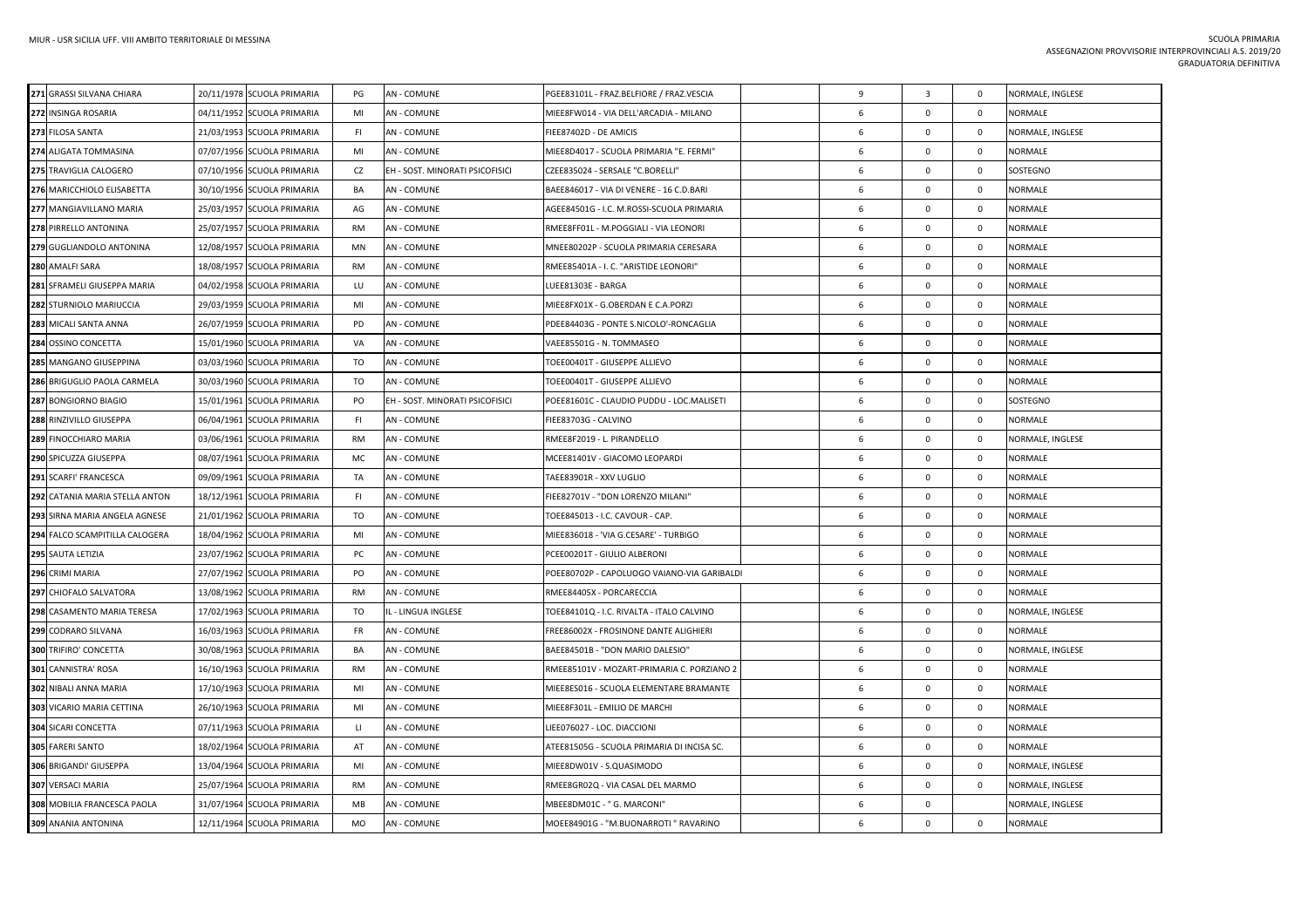| 310 GIACOBBE CONCETTA         | 08/12/1964 SCUOLA PRIMARIA | VT        | EH - SOST. MINORATI PSICOFISICI | VTEE820019 - TUSCANIA                        | 6 | $\mathbf 0$  | $\mathsf 0$ | SOSTEGNO         |
|-------------------------------|----------------------------|-----------|---------------------------------|----------------------------------------------|---|--------------|-------------|------------------|
| 311 FUGAZZOTTO DOMENICA       | 27/01/1965 SCUOLA PRIMARIA | FI.       | AN - COMUNE                     | FIEE842022 - NICCOLINI                       | 6 | $\mathbf 0$  | $\mathbf 0$ | <b>NORMALE</b>   |
| 312 RUGGERI MARIA GRAZIA      | 15/02/1965 SCUOLA PRIMARIA | FI        | <b>AN - COMUNE</b>              | FIEE86001E - COLOMBO                         | 6 | $\mathbf 0$  | $\mathbf 0$ | <b>NORMALE</b>   |
| 313 DI GAETANO AUGUSTA        | 29/03/1965 SCUOLA PRIMARIA | TR        | AN - COMUNE                     | TREE00101D - TERNI MAZZINI - "G.MAZZINI"     | 6 | $\mathsf 0$  | $\mathsf 0$ | <b>NORMALE</b>   |
| 314 LOMBARDO GRAZIA           | 21/05/1965 SCUOLA PRIMARIA | RG        | EH - SOST. MINORATI PSICOFISICI | RGEE810019 - DELEGAZIONE COMUNALE PRIMARIA   | 6 | $\mathbf 0$  | $\mathsf 0$ | SOSTEGNO         |
| 315 GAMBINO GIOVANNA          | 25/05/1965 SCUOLA PRIMARIA | GE        | EH - SOST. MINORATI PSICOFISICI | GEEE82102T - S.EL.-P.DE CALBOLI-ARENZANO     | 6 | $\mathbf 0$  | $\mathbf 0$ | SOSTEGNO         |
| 316 PALELLA MARIA LUISA       | 04/07/1965 SCUOLA PRIMARIA | VA        | <b>AN - COMUNE</b>              | VAEE86901D - 4 NOVEMBRE - VARESE-SAN FERMO-  | 6 | $\mathbf 0$  | $\mathbf 0$ | <b>NORMALE</b>   |
| 317 RIPARARE MIRELLA ASSUNTA  | 23/07/1965 SCUOLA PRIMARIA | TO        | <b>AN - COMUNE</b>              | TOEE8A7031 - I.C. NICHELINO III-GIOV. XXIII  | 6 | $\mathsf 0$  | $\mathsf 0$ | <b>NORMALE</b>   |
| 318 CALIRI SANTA              | 10/11/1965 SCUOLA PRIMARIA | RM        | <b>AN - COMUNE</b>              | RMEE863026 - VIA STAZ. PRIMA PORTA           | 6 | $\mathsf{O}$ | $\mathsf 0$ | <b>NORMALE</b>   |
| 319 LAURIA FRANCESCA          | 22/12/1965 SCUOLA PRIMARIA | <b>RM</b> | AN - COMUNE                     | RMEE8FF01L - M.POGGIALI - VIA LEONORI        | 6 | $\mathbf 0$  | $\mathsf 0$ | <b>NORMALE</b>   |
| 320 MUSCARELLA ROSETTA        | 17/01/1966 SCUOLA PRIMARIA | TO        | AN - COMUNE                     | TOEE8AW013 - I.C. SAN MAURO II - "CATTI"     | 6 | $\mathsf{O}$ | $\mathsf 0$ | <b>NORMALE</b>   |
| 321 ALI' MARIA NINA           | 01/03/1966 SCUOLA PRIMARIA | TV        | <b>AN - COMUNE</b>              | TVEE861019 - ALDO MORO - PONTE DI P. CAP.    | 6 | $\mathbf 0$  | $\mathsf 0$ | <b>NORMALE</b>   |
| 322 LONGO GRAZIA              | 11/03/1966 SCUOLA PRIMARIA | <b>RM</b> | <b>AN - COMUNE</b>              | RMEE862019 - GIOVANNI GUARESCHI              | 6 | $\mathbf 0$  | $\mathbf 0$ | <b>NORMALE</b>   |
| 323 MELPIGNANO ROSARIA        | 25/04/1966 SCUOLA PRIMARIA | BS        | <b>AN - COMUNE</b>              | BSEE857017 - SCUOLA PRIMARIA GIANNI RODARI   | 6 | $\mathbf 0$  | $\mathbf 0$ | NORMALE, INGLESE |
| 324 LEMBO MARIA ANTONIETTA    | 18/06/1966 SCUOLA PRIMARIA | RM        | <b>AN - COMUNE</b>              | RMEE8G1014 - CARLO EVANGELISTI               | 6 | $\mathbf 0$  | $\mathsf 0$ | NORMALE, INGLESE |
| 325 PAPARONE MARIA CARMELA    | 14/07/1966 SCUOLA PRIMARIA | AL        | AN - COMUNE                     | ALEE82702N - ALESSANDRIA "E.DE AMICIS"       | 6 | $\mathbf 0$  | $\mathsf 0$ | <b>NORMALE</b>   |
| 326 ZULLO GIUSEPPA            | 31/08/1966 SCUOLA PRIMARIA | MB        | AN - COMUNE                     | MBEE8AC01C - "VITTORIO ALFIERI"              | 6 | $\mathbf 0$  | $\mathbf 0$ | <b>NORMALE</b>   |
| 327 FERRAU' LILIANA           | 13/10/1966 SCUOLA PRIMARIA | CT        | EH - SOST. MINORATI PSICOFISICI | CTEE899019 - CD S. GIORGIO CATANIA           | 6 | $\mathbf 0$  | 0           | SOSTEGNO         |
| 328 CONTI CANALARO CONCETTINA | 30/10/1966 SCUOLA PRIMARIA | RE        | AN - COMUNE                     | REEE84601D - BERGONZI A.                     | 6 | $\mathbf 0$  | $\mathsf 0$ | <b>NORMALE</b>   |
| 329 CARROZZA ROSA             | 22/11/1966 SCUOLA PRIMARIA | <b>MS</b> | ZJ - CORSI DI ISTR. PER ADULTI  | MSCT700004 - CENTRO TERRITORIALE CARRARA     | 6 | $\mathbf 0$  | $\mathbf 0$ | NORMALE, INGLESE |
| 330 SCIONTI GIUSEPPINA        | 09/12/1966 SCUOLA PRIMARIA | MI        | <b>AN - COMUNE</b>              | MIEE8GF01P - PAPA GIOVANNI XXIII - BRESSO II | 6 | $\mathsf{O}$ | 0           | <b>NORMALE</b>   |
| 331 BORGHESE MARIA PATRIZIA   | 22/12/1966 SCUOLA PRIMARIA | CR        | AN - COMUNE                     | CREE82801L - FALCONE, BORSELLINO, UOMINI DEL | 6 | $\mathsf 0$  | $\mathsf 0$ | <b>NORMALE</b>   |
| 332 ROSSELLO NUNZIATA         | 14/02/1967 SCUOLA PRIMARIA | CZ        | IL - LINGUA INGLESE             | CZEE85902L - CATANZARO SIANO NORD            | 6 | $\mathbf 0$  | $\mathbf 0$ | NORMALE, INGLESE |
| 333 ZUMBO ANTONIA             | 23/02/1967 SCUOLA PRIMARIA | PC        | AN - COMUNE                     | PCEE81501V - CASTELL'ARQUATO - CAPOLUOGO     | 6 | $\mathbf 0$  | $\mathbf 0$ | NORMALE, INGLESE |
| 334 DE SALVO GIOVANNA         | 07/03/1967 SCUOLA PRIMARIA | PV        | <b>AN - COMUNE</b>              | PVEE801013 - CHIGNOLO PO                     | 6 | $\mathbf 0$  | $\mathbf 0$ | <b>NORMALE</b>   |
| 335 CRIMI PATRIZIA            | 08/04/1967 SCUOLA PRIMARIA | PO        | <b>AN - COMUNE</b>              | POEE812037 - ALBERTO MANZI                   | 6 | $\mathbf 0$  | $\mathbf 0$ | NORMALE, INGLESE |
| 336 CRISAFULLI SEBASTIANA     | 19/04/1967 SCUOLA PRIMARIA | RM        | <b>AN - COMUNE</b>              | RMEE85202Q - AURELIO POZZI                   | 6 | $\mathbf 0$  | $\mathbf 0$ | <b>NORMALE</b>   |
| 337 SOTTILE ROSARIA           | 17/05/1967 SCUOLA PRIMARIA | RM        | AN - COMUNE                     | RMEE8F2019 - L. PIRANDELLO                   | 6 | $\mathbf 0$  | $\mathsf 0$ | <b>NORMALE</b>   |
| 338 TRIPODI FRANCESCA         | 18/06/1967 SCUOLA PRIMARIA | <b>RM</b> | EH - SOST. MINORATI PSICOFISICI | RMEE80801L - REGINA MARGHERITA               | 6 | $\mathsf 0$  | $\mathsf 0$ | SOSTEGNO         |
| 339 SOFIA MORABITO SEBASTIANA | 26/06/1967 SCUOLA PRIMARIA | FI.       | <b>AN - COMUNE</b>              | FIEE84901Q - GIOTTO                          | 6 | $\mathbf 0$  | $\mathbf 0$ | <b>NORMALE</b>   |
| 340 BORGESE GRAZIELLA         | 27/07/1967 SCUOLA PRIMARIA | RM        | EH - SOST. MINORATI PSICOFISICI | RMEE8CM026 - BAMBINI DEL MONDO               | 6 | $\mathsf 0$  | $\mathsf 0$ | SOSTEGNO         |
| 341 BICO FRANCESCA IVANA      | 29/08/1967 SCUOLA PRIMARIA | BS        | <b>AN - COMUNE</b>              | BSEE815015 - PRIMARIA BERTOLOTTI BRESCIA     | 6 | $\mathsf 0$  | $\mathsf 0$ | <b>NORMALE</b>   |
| 342 STRANGIO MARIA NATALINA   | 24/12/1967 SCUOLA PRIMARIA | BO        | AN - COMUNE                     | <b>BOEE876012 - GUIDI</b>                    | 6 | $\mathbf 0$  | $\mathbf 0$ | <b>NORMALE</b>   |
| 343 MAGANZA FRANCESCA         | 30/12/1967 SCUOLA PRIMARIA | NO        | AN - COMUNE                     | NOEE818017 - " ITALO CALVINO "               | 6 | $\mathsf{O}$ | $\mathsf 0$ | NORMALE, INGLESE |
| 344 CUCINOTTA LILIANA         | 02/02/1968 SCUOLA PRIMARIA | CT        | EH - SOST. MINORATI PSICOFISICI | CTEE8AK01N - SCUOLA PRIMARIA PIAZZA DATE     | 6 | $\mathbf 0$  | $\mathsf 0$ | SOSTEGNO         |
| 345 SACCA' LETTERIA           | 14/02/1968 SCUOLA PRIMARIA | SI        | <b>AN - COMUNE</b>              | SIEE815011 - EDMONDO DE AMICIS - ABBADIA SS  | 6 | $\mathsf{O}$ | $\mathsf 0$ | NORMALE, INGLESE |
| 346 AMODEO SIMONETTA          | 24/02/1968 SCUOLA PRIMARIA | KR        | <b>AN - COMUNE</b>              | KREE83102Q - MADONNA DEGLI ANGELI            | 6 | $\mathsf{O}$ | $\mathbf 0$ | NORMALE, INGLESE |
| 347 TODARO MARIANNA           | 06/03/1968 SCUOLA PRIMARIA | FI        | AN - COMUNE                     | FIEE83804C - SAURO                           | 6 | $\mathbf 0$  | $\mathsf 0$ | <b>NORMALE</b>   |
| 348 ARENA AGATA               | 28/04/1968 SCUOLA PRIMARIA | RG        | <b>AN - COMUNE</b>              | RGEE832016 - ACATE CENTRALE                  | 6 | $\mathbf 0$  | $\mathsf 0$ | NORMALE, INGLESE |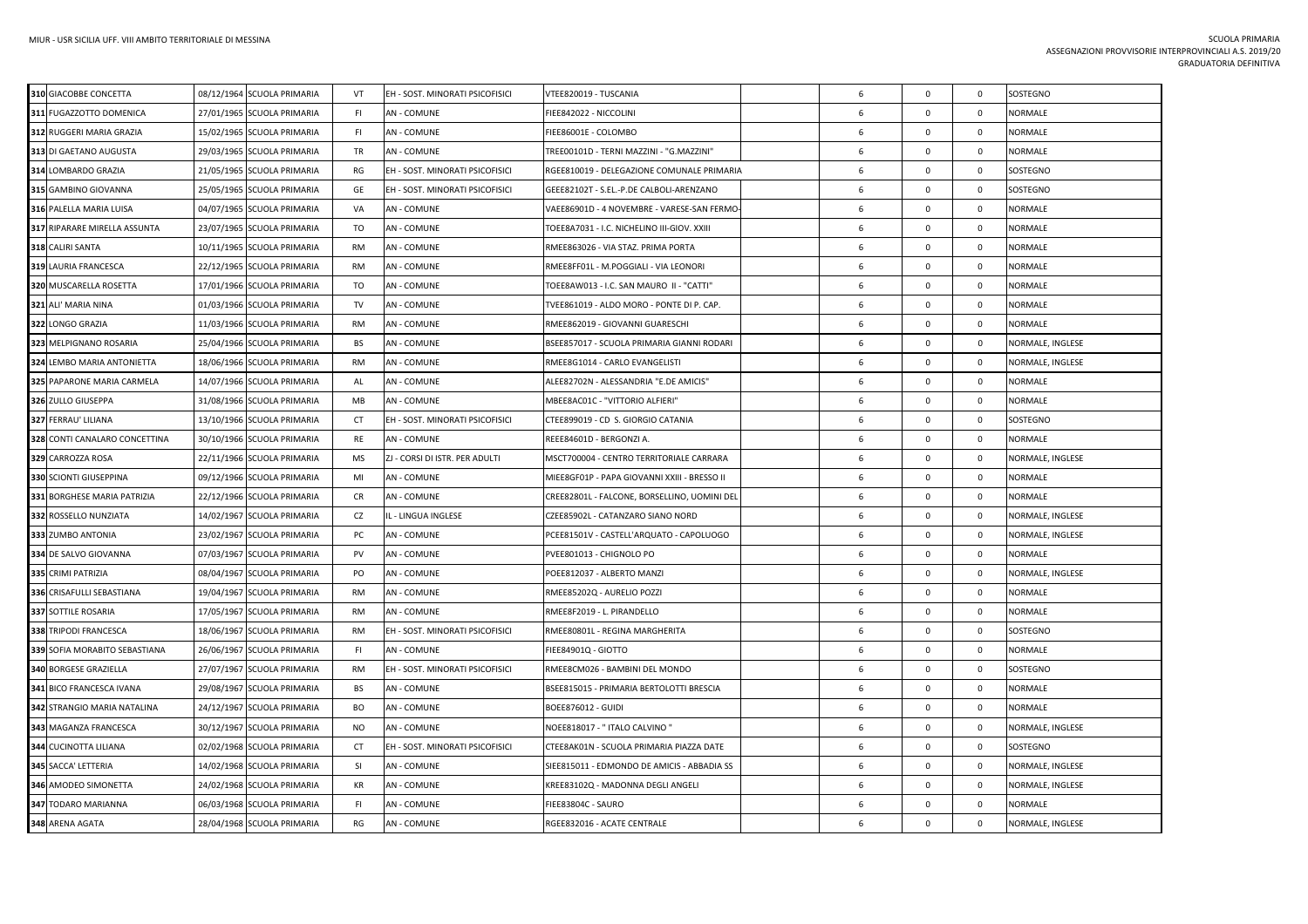| 349 MARGUGLIO FRANCA               | 03/05/1968 SCUOLA PRIMARIA | FI           | AN - COMUNE                     | FIEE854017 - VILLANI                         | 6 | $\mathbf 0$  | $\mathbf 0$    | NORMALE                    |
|------------------------------------|----------------------------|--------------|---------------------------------|----------------------------------------------|---|--------------|----------------|----------------------------|
| 350 BENVEGNA CATERINA              | 10/06/1968 SCUOLA PRIMARIA | MI           | <b>AN - COMUNE</b>              | MIEE8EF01D - VIA ALDO MORO-ROBBIOLO          | 6 | $\mathbf 0$  | $\overline{0}$ | NORMALE, DIFFERENZIATO     |
| 351 SCARFI FLAVIA ANTONELLA        | 31/10/1968 SCUOLA PRIMARIA | $\mathbf{L}$ | <b>AN - COMUNE</b>              | LIEE81702A - "NAZARIO SAURO"                 | 6 | $\mathbf 0$  | $\overline{0}$ | <b>NORMALE</b>             |
| 352 SCAVONE BETTINA MARIA LAURA    | 20/12/1968 SCUOLA PRIMARIA | MI           | <b>AN - COMUNE</b>              | MIEE887015 - VIA GALILEI - CORSICO           | 6 | $\mathbf 0$  | $\overline{0}$ | NORMALE                    |
| 353 CASDIA FORTUNATA SANTINA MARIA | 02/02/1969 SCUOLA PRIMARIA | RM           | AN - COMUNE                     | RMEE8DX017 - GIOVANNI FALCONE                | 6 | $\mathbf 0$  | $\mathbf 0$    | NORMALE, INGLESE           |
| 354 CONTARINO MARIA CLAUDIA        | 08/03/1969 SCUOLA PRIMARIA | <b>RM</b>    | EH - SOST. MINORATI PSICOFISICI | RMEE8GL01Q - PAPA WOJTYLA                    | 6 | $\mathbf 0$  | $\mathbf 0$    | SOSTEGNO                   |
| 355 CICCONE MARIA                  | 05/05/1969 SCUOLA PRIMARIA | CO           | <b>AN - COMUNE</b>              | COEE846046 - FIGINO S.                       | 6 | $\mathbf 0$  | $\mathbf 0$    | NORMALE, INGLESE           |
| 356 PIRAINO TIZIANA                | 13/06/1969 SCUOLA PRIMARIA | PA           | AN - COMUNE                     | PAEE03304B - D.D. A. SIRAGUSA - AMMIR. CAGNI | 6 | $\mathbf 0$  | $\mathbf 0$    | NORMALE                    |
| 357 CATANZARO MARIA BETTINA        | 09/08/1969 SCUOLA PRIMARIA | VA           | <b>AN - COMUNE</b>              | VAEE828017 - P.V. RUSCONI - CARAVATE         | 6 | $\mathbf 0$  | $\overline{0}$ | <b>NORMALE</b>             |
| 358 GALA MARIA GRAZIA              | 27/08/1969 SCUOLA PRIMARIA | BS           | EH - SOST. MINORATI PSICOFISICI | BSEE89201E - SCUOLA PRIMARIA DI TRAVAGLIATO  | 6 | $\mathbf 0$  | $\overline{0}$ | NORMALE, INGLESE, SOSTEGNO |
| 359 BRUNO STEFANIA                 | 22/12/1969 SCUOLA PRIMARIA | AR           | <b>AN - COMUNE</b>              | AREE82801V - "LUIGI GORI"                    | 6 | $\mathbf{0}$ | $\overline{0}$ | NORMALE                    |
| 360 POMODORO VITTORIA EPIFANIA     | 06/01/1970 SCUOLA PRIMARIA | <b>RM</b>    | <b>AN - COMUNE</b>              | RMEE85401A - I. C. "ARISTIDE LEONORI"        | 6 | $\mathbf 0$  | $\mathbf 0$    | NORMALE                    |
| 361 MAIORANA CARMELA               | 29/01/1970 SCUOLA PRIMARIA | -FI          | <b>AN - COMUNE</b>              | FIEE87402D - DE AMICIS                       | 6 | $\mathbf 0$  | $\mathbf 0$    | NORMALE, INGLESE           |
| 362 CATALFAMO ANGELA GISELLA       | 09/04/1970 SCUOLA PRIMARIA | MI           | EH - SOST. MINORATI PSICOFISICI | MIEE8BC016 - VIA LAMARMORA-LAINATE           | 6 | $\mathbf 0$  | $\mathbf 0$    | SOSTEGNO                   |
| 363 TRISCARI SIGNORINA             | 14/04/1970 SCUOLA PRIMARIA | <b>SI</b>    | <b>AN - COMUNE</b>              | SIEE81701L - FEDERIGO TOZZI                  | 6 | $\mathbf 0$  | $\mathbf 0$    | NORMALE                    |
| 364 BARNA MARIA GRAZIA             | 26/04/1970 SCUOLA PRIMARIA | <b>RM</b>    | AN - COMUNE                     | RMEE805015 - QUATTRO NOVEMBRE                | 6 | $\mathbf 0$  | $\overline{0}$ | NORMALE                    |
| 365 FRASSICA MARIA                 | 10/05/1970 SCUOLA PRIMARIA | <b>CN</b>    | <b>AN - COMUNE</b>              | CNEE841017 - CHIUSA DI PESIO - CAPOLUOGO     | 6 | $^{\circ}$   | $\mathbf{0}$   | NORMALE                    |
| 366 CORBINO GRAZIELLA              | 10/06/1970 SCUOLA PRIMARIA | MI           | AN - COMUNE                     | MIEE8AG01V - VIA VAL LAGARINA - MILANO       | 6 | $\mathbf 0$  | $\mathbf 0$    | NORMALE                    |
| 367 RIDOLFO ADRIANA                | 12/01/1971 SCUOLA PRIMARIA | VB           | <b>AN - COMUNE</b>              | VBEE81502R - SCUOLA PRIMARIA "TOMASSETTI"    | 6 | $\mathbf 0$  | $\mathbf 0$    | NORMALE                    |
| 368 CULTRERA CATERINA              | 28/01/1971 SCUOLA PRIMARIA | VI           | <b>AN - COMUNE</b>              | /IEE83302D - PRIMARIA NOVENTA VIC. - C.P.L.  | 6 | $\mathbf 0$  | $\mathbf 0$    | NORMALE, INGLESE           |
| <b>369 FAUDALE GIUSEPPINA</b>      | 13/06/1971 SCUOLA PRIMARIA | <b>CT</b>    | <b>AN - COMUNE</b>              | CTEE8A6011 - SANTE GIUFFRIDA                 | 6 | $\mathbf 0$  | $\mathbf 0$    | NORMALE, INGLESE           |
| 370 ZIINO COLANINO ANTONINO        | 19/06/1971 SCUOLA PRIMARIA | MI           | AN - COMUNE                     | MIEE85101A - D.ALIGHIERI - RESCALDINA        | 6 | $\mathbf{0}$ | $\mathbf 0$    | NORMALE, INGLESE           |
| 371 FACCIN SALVATO MARIA ANGELA    | 26/06/1971 SCUOLA PRIMARIA | PD           | EH - SOST. MINORATI PSICOFISICI | PDEE88602L - G.RICCI CURBASTRO - PD          | 6 | $\mathbf 0$  | $\overline{0}$ | SOSTEGNO                   |
| 372 CAVALLARO CARMEN               | 23/07/1971 SCUOLA PRIMARIA | BA           | AN - COMUNE                     | BAEE81601B - DUSE PRIMARIA                   | 6 | $\mathbf 0$  | $\mathbf{0}$   | NORMALE, INGLESE           |
| 373 MUNAFO' CARMELA                | 02/09/1971 SCUOLA PRIMARIA | BG           | EH - SOST. MINORATI PSICOFISICI | BGEE81503P - BERGAMO CAMOZZI - PAPA GIOVANNI | 6 | $\mathbf 0$  | $\mathbf 0$    | SOSTEGNO                   |
| 374 SCUDERI MARIA CATENA           | 05/09/1971 SCUOLA PRIMARIA | <b>RM</b>    | <b>AN - COMUNE</b>              | RMEE8EN016 - CASAL DE' PAZZI - ZONA A/1      | 6 | $\mathsf 0$  | $\mathbf 0$    | NORMALE                    |
| 375 IMBESI MARIA                   | 09/07/1972 SCUOLA PRIMARIA | FI           | <b>AN - COMUNE</b>              | FIEE868026 - CAPOLUOGO VINCI- "GALILEI"      | 6 | $\mathbf 0$  | $\mathbf 0$    | NORMALE                    |
| 376 CALI' CINZIA                   | 18/07/1972 SCUOLA PRIMARIA | CT           | DH - SOST. MINORATI DELL'UDITO  | CTEE8AH01L - VIA MARCHESE DI CASALOTTO       | 6 | $\mathbf 0$  | $\mathbf 0$    | INGLESE, SOSTEGNO          |
| 377 CALABRESE MARGHERITA           | 05/02/1973 SCUOLA PRIMARIA | FE.          | EH - SOST. MINORATI PSICOFISICI | FEEE81902N - SCUOLA PRIMARIA G.PASCOLI       | 6 | $\mathbf{0}$ | $\mathbf 0$    | SOSTEGNO                   |
| 378 CAPIZZI PATRIZIA               | 24/05/1973 SCUOLA PRIMARIA | PD           | <b>AN - COMUNE</b>              | PDEE890039 - GIUSEPPE MAZZINI - PD           | 6 | $\mathbf{0}$ | $\overline{0}$ | NORMALE                    |
| 379 MERENDA FRANCA                 | 02/09/1973 SCUOLA PRIMARIA | VA           | <b>AN - COMUNE</b>              | VAEE86102X - MONSIGNOR BONETTA - FERNO -     | 6 | $\mathbf 0$  | $\mathbf 0$    | NORMALE, INGLESE           |
| 380 COPPOLINO DANIELA              | 24/09/1973 SCUOLA PRIMARIA | <b>BL</b>    | AN - COMUNE                     | BLEE832011 - SCUOLA PRIMARIA - SEDICO        | 6 | $\mathbf 0$  | $\mathbf 0$    | NORMALE                    |
| 381 VIRZI' BEVACQUA MARIELLA       | 06/01/1974 SCUOLA PRIMARIA | <b>BO</b>    | AN - COMUNE                     | BOEE81001B - CASTELLETTO                     | 6 | $\mathbf 0$  | $\overline{0}$ | NORMALE                    |
| 382 AMALFI MARIA FILIPPA           | 08/01/1974 SCUOLA PRIMARIA | <b>SV</b>    | EH - SOST. MINORATI PSICOFISICI | SVEE81903X - SAVONA II - COLOMBO CRISTOFORO  | 6 | $\mathbf 0$  | $\mathbf 0$    | SOSTEGNO                   |
| 383 CASDIA SONIA MARIA ANTONI      | 03/02/1974 SCUOLA PRIMARIA | <b>RM</b>    | AN - COMUNE                     | RMEE88701N - L. CAMPANARI                    | 6 | $\mathbf 0$  | $\mathbf 0$    | NORMALE, INGLESE           |
| 384 GITTO DANIELA                  | 02/05/1974 SCUOLA PRIMARIA | LO           | AN - COMUNE                     | LOEE81701E - PRIMARIA A.V .GENTILE - CODOGNO | 6 | $\mathbf 0$  | $\mathbf 0$    | <b>NORMALE</b>             |
| 385 ROTTINO NICOLA                 | 07/05/1974 SCUOLA PRIMARIA | RM           | <b>AN - COMUNE</b>              | RMEE805015 - QUATTRO NOVEMBRE                | 6 | $\mathbf 0$  | $\mathbf{0}$   | NORMALE, INGLESE           |
| 386 MARCHETTA MARIA ANGELA         | 08/07/1974 SCUOLA PRIMARIA | AN           | AN - COMUNE                     | ANEE815022 - CAMERANO SPERANDEI              | 6 | $\mathbf 0$  | $\mathbf{0}$   | NORMALE, INGLESE           |
| 387 MONACHINO ANTONELLA RITA       | 24/07/1974 SCUOLA PRIMARIA | <b>RM</b>    | AN - COMUNE                     | RMEE83801C - VIA RODANO                      | 6 | $\mathbf{0}$ | $\mathbf 0$    | NORMALE                    |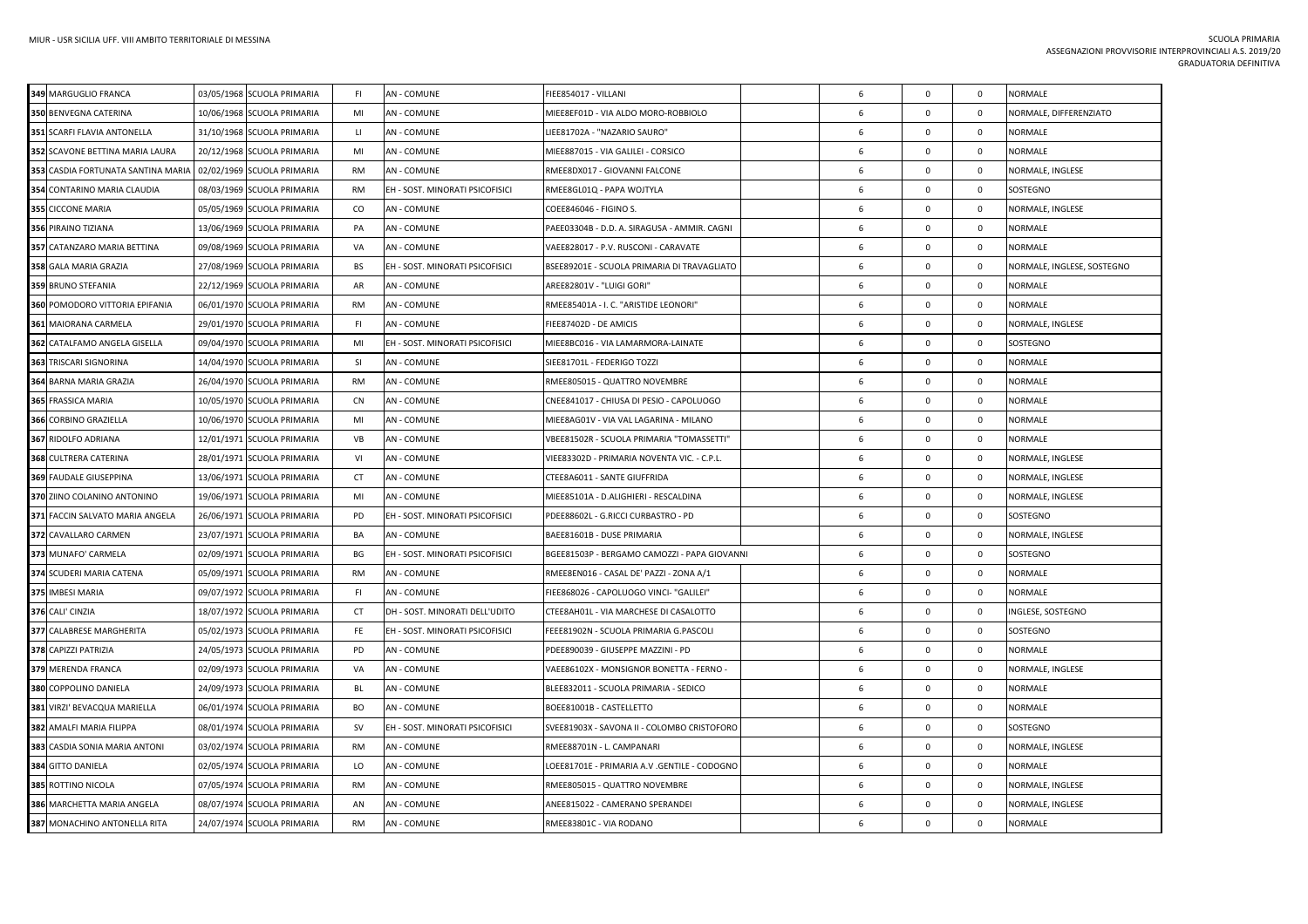| 388 GREGORIO ANGELA            | 03/08/1974 SCUOLA PRIMARIA | <b>CT</b> | EH - SOST. MINORATI PSICOFISICI | CTEE8AP01R - CD C. COLLODI SCORDIA           | 6  | $\mathbf 0$  | $\mathbf 0$    | SPECIALE, SOSTEGNO                   |
|--------------------------------|----------------------------|-----------|---------------------------------|----------------------------------------------|----|--------------|----------------|--------------------------------------|
| 389 BAMBARA RENATO             | 30/08/1974 SCUOLA PRIMARIA | <b>CT</b> | EH - SOST. MINORATI PSICOFISICI | CTEE8AU04C - S.GIOVANNI BOSCO                | 6  | $\Omega$     | $\overline{0}$ | SOSTEGNO                             |
| 390 CURCURUTO BARBARA          | 03/10/1974 SCUOLA PRIMARIA | PG        | <b>AN - COMUNE</b>              | PGEE86601G - XX GIUGNO                       | 6  | $\mathbf 0$  | $\mathbf 0$    | <b>NORMALE</b>                       |
| 391 CENTORRINO ANGELA RITA     | 09/11/1974 SCUOLA PRIMARIA | MB        | <b>AN - COMUNE</b>              | MBEE8GA01C - F.LLI CERVI                     | 6  | $\Omega$     | $\overline{0}$ | NORMALE, INGLESE                     |
| 392 ACCETTA MARIANNA           | 20/12/1974 SCUOLA PRIMARIA | MI        | <b>AN - COMUNE</b>              | MIEE8C501C - S. GIUSEPPE CALASANZIO-MILANO   | 6  | $\mathbf 0$  | $\mathbf 0$    | NORMALE                              |
| 393 BRUNO CONCETTA             | 20/01/1975 SCUOLA PRIMARIA | MI        | AN - COMUNE                     | MIEE8EN02P - XXV APRILE - CORMANO            | 6  | $\mathbf 0$  | $\mathbf 0$    | NORMALE, INGLESE                     |
| 394 GIORGIANNI MARIA FRANCESCA | 05/02/1975 SCUOLA PRIMARIA | VA        | <b>AN - COMUNE</b>              | VAEE82703D - "E. CURTI" - GEMONIO            | 6  | $\Omega$     | $\overline{0}$ | <b>NORMALE</b>                       |
| 395 CRISAFULLI LINA            | 28/02/1975 SCUOLA PRIMARIA | BO        | <b>AN - COMUNE</b>              | BOEE81601A - FEDERZONI                       | 6  | $\mathbf 0$  | $\mathbf 0$    | NORMALE, INGLESE                     |
| 396 ALESSANDRINO MARIA         | 17/03/1975 SCUOLA PRIMARIA | MO        | EH - SOST. MINORATI PSICOFISICI | MOEE06001B - "G.MAZZINI" VIGNOLA             | 6  | $\Omega$     | $\overline{0}$ | SOSTEGNO                             |
| 397 CUTROPIA ANTONELLA         | 27/09/1975 SCUOLA PRIMARIA | RC        | EH - SOST. MINORATI PSICOFISICI | RCEE834012 - CAMPO CALABRO CAPOLUOGO         | 6  | $\mathsf{O}$ | $\mathbf 0$    | SOSTEGNO                             |
| 398 RAPPAZZO AURELIA ROSALIA   | 07/01/1976 SCUOLA PRIMARIA | RC        | EH - SOST. MINORATI PSICOFISICI | RCEE80409E - GALLICO MARINA                  | 6  | $\mathbf 0$  | $\mathbf 0$    | SOSTEGNO                             |
| 399 SCIGLIANO IMMACOLATA       | 15/01/1976 SCUOLA PRIMARIA | GR        | <b>AN - COMUNE</b>              | GREE81506A - MASSA M/MA "DON CURZIO BRESCHI" | 6  | $\Omega$     | $\overline{0}$ | NORMALE                              |
| 400 CASTORINA ROSALBA          | 11/02/1976 SCUOLA PRIMARIA | CT        | EH - SOST. MINORATI PSICOFISICI | CTEE860035 - SARRO                           | 6  | $\mathbf 0$  | $\mathbf 0$    | SPECIALE, SOSTEGNO                   |
| 401 ZARA MARCO                 | 31/03/1976 SCUOLA PRIMARIA | MI        | <b>AN - COMUNE</b>              | MIEE8A6013 - A.DIAZ                          | 6  | $\mathbf 0$  | $\mathbf 0$    | <b>NORMALE</b>                       |
| 402 DE GREGORIO DOMENICA       | 05/07/1976 SCUOLA PRIMARIA | MI        | <b>AN - COMUNE</b>              | MIEE815017 - MI-MASSAUA AGGR. SMS CARDARELLI | 6  | $\mathbf 0$  | $\mathbf 0$    | NORMALE, INGLESE                     |
| 403 AMATO LUISA NUNZIATA       | 06/11/1976 SCUOLA PRIMARIA | MI        | <b>AN - COMUNE</b>              | MIEE8AF013 - I.C. STATALE TRILUSSA           | 6  | $\mathsf 0$  | $\mathbf 0$    | <b>NORMALE</b>                       |
| 404 GRAZIANO SERAFINA          | 28/02/1977 SCUOLA PRIMARIA | MI        | <b>AN - COMUNE</b>              | MIEE8CX011 - FABIO FILZI - MILANO            | 6  | $\mathbf 0$  | $\mathbf 0$    | <b>NORMALE</b>                       |
| 405 DE LUCA MARIA TINDARA      | 05/03/1977 SCUOLA PRIMARIA | MI        | EH - SOST. MINORATI PSICOFISICI | MIEE8CV019 - PAOLO E LARISSA PINI - MILANO   | 6  | $\Omega$     | $\mathbf 0$    | SOSTEGNO                             |
| 406 BOTTALICO ALESSANDRA       | 06/03/1978 SCUOLA PRIMARIA | FG        | EH - SOST. MINORATI PSICOFISICI | FGEE863019 - VINCENZO MARIA ORSINI           | 6  | $\mathbf 0$  | $\overline{0}$ | SOSTEGNO                             |
| 407 SCAFFIDI MARIA TINDARA     | 03/02/1979 SCUOLA PRIMARIA | RA        | EH - SOST. MINORATI PSICOFISICI | RAEE81401G - "GARIBALDI G." - LUGO           | 6  | $\mathbf 0$  | $\mathbf 0$    | NORMALE, SOSTEGNO                    |
| 408 VITA NUNZIELLA             | 03/04/1979 SCUOLA PRIMARIA | <b>RM</b> | EH - SOST. MINORATI PSICOFISICI | RMEE8FL015 - MAR DEI CARAIBI                 | 6  | $\mathbf{0}$ | $\overline{0}$ | SOSTEGNO                             |
| 409 DI VINCENZO MANUELA        | 28/05/1979 SCUOLA PRIMARIA | -FI       | EH - SOST. MINORATI PSICOFISICI | FIEE813022 - BARACCA                         | 6  | $\mathbf 0$  | $\mathbf 0$    | SOSTEGNO                             |
| 410 GELSOMINO FRANCESCA        | 02/09/1979 SCUOLA PRIMARIA | MI        | <b>AN - COMUNE</b>              | MIEE8AP01B - PIAZZA COSTA-CINISELLO BALSAMO  | 6  | $\mathbf{0}$ | $\mathbf 0$    | <b>NORMALE</b>                       |
| 411 LOPEZ FRANCESCA            | 14/09/1979 SCUOLA PRIMARIA | MI        | <b>AN - COMUNE</b>              | MIEE8AN01G - LARGO GUERRIERI GONZAGA-MILANO  | 6  | $\Omega$     | $\mathbf 0$    | NORMALE                              |
| 412 GUGLIELMO MARIA            | 05/10/1979 SCUOLA PRIMARIA | MI        | <b>AN - COMUNE</b>              | MIEE87701E - "SACCO E VANZETTI" - OPERA      | 6  | $\mathbf 0$  | $\mathbf 0$    | NORMALE, INGLESE                     |
| 413 SALTALAMACCHIA PIERANGELA  | 11/01/1980 SCUOLA PRIMARIA | PN        | <b>AN - COMUNE</b>              | PNEE821017 - CASARSA-CAP."L.DA VINCI"        | 6  | $\Omega$     | $\overline{0}$ | <b>NORMALE</b>                       |
| 414 ZODDA MARIKA               | 12/01/1980 SCUOLA PRIMARIA | RM        | EH - SOST. MINORATI PSICOFISICI | RMEE8DV01G - PRIMARIA ALBUCCIONE             | 6  | $\mathbf 0$  | $\mathbf 0$    | SOSTEGNO                             |
| 415 BUONOCORE VERONICA MARIA   | 19/01/1980 SCUOLA PRIMARIA | <b>RM</b> | <b>AN - COMUNE</b>              | RMEE834015 - MARINI                          | 6  | $\Omega$     | $\mathbf 0$    | <b>NORMALE</b>                       |
| 416 PRUITI CIARELLO FEDERICA   | 07/05/1980 SCUOLA PRIMARIA | MI        | <b>AN - COMUNE</b>              | MIEE8AR013 - GARIBALDI - CINISELLO BALSAMO   | 6  | $\mathbf 0$  | $\mathbf 0$    | NORMALE                              |
| 417 CARDILE GIACOMA            | 31/07/1980 SCUOLA PRIMARIA | TO        | <b>AN - COMUNE</b>              | TOEE8BS01A - I.C. CASTELLAMONTE-CAP.         | 6  | $\mathsf 0$  | $\mathbf 0$    | <b>NORMALE</b>                       |
| 418 PAGANO TANIA               | 12/10/1980 SCUOLA PRIMARIA | PD        | AN - COMUNE                     | PDEE897012 - B. MARCELLO - CASELLE           | 6  | $\mathbf{0}$ | $\overline{0}$ | <b>NORMALE</b>                       |
| 419 VALERIO LABIA CARMELA      | 07/11/1980 SCUOLA PRIMARIA | <b>BS</b> | <b>AN - COMUNE</b>              | BSEE82701B - OSPITALETTO CAP.'A.M.CANOSSI'   | 6  | $\mathbf 0$  | $\mathbf 0$    | NORMALE                              |
| 420 FRASSICA CONCETTA          | 10/04/1981 SCUOLA PRIMARIA | <b>CN</b> | EH - SOST. MINORATI PSICOFISICI | CNEE86101C - CUNEO - CAP. "LUIGI EINAUDI"    | 6  | $\mathsf 0$  | $\mathbf 0$    | NORMALE, SOSTEGNO                    |
| 421 DI GIOVANNI MANUELA        | 16/04/1981 SCUOLA PRIMARIA | CO        | EN - PER MINORATI PSICOFISICI   | COEE817013 - TAVERNERIO CAP.                 | 6  | 0            | $\mathbf 0$    | NORMALE, INGLESE, SPECIALE, SOSTEGNC |
| 422 D'ARRIGO LUCIA ELENA       | 02/06/1981 SCUOLA PRIMARIA | BA        | <b>AN - COMUNE</b>              | BAEE84501B - "DON MARIO DALESIO"             | 6  | $\mathbf 0$  | $\overline{0}$ | NORMALE, INGLESE                     |
| 423 GIORDANO MARIANGELA        | 07/07/1981 SCUOLA PRIMARIA | MI        | EH - SOST. MINORATI PSICOFISICI | MIEE8DX01P - CINQUE GIORNATE - MILANO        | 6  | $\mathbf 0$  | $\mathbf 0$    | SOSTEGNO                             |
| 424 FOTI SARA RITA             | 07/07/1981 SCUOLA PRIMARIA | PZ        | ZJ - CORSI DI ISTR. PER ADULTI  | PZCT70800P - CPIA PZ-SEDE ASSOCIATA POTENZA  | 6  | $\Omega$     | $\overline{0}$ | NORMALE, INGLESE, SOSTEGNO           |
| 425 RIGGIO STEFANIA            | 10/11/1981 SCUOLA PRIMARIA | GE        | <b>AN - COMUNE</b>              | GEEE85604V - S.EL. - E.FERMI -               | -6 | $\Omega$     | $\mathbf{0}$   | NORMALE                              |
| 426 RAIMONDO VENERA LUCIA      | 14/05/1982 SCUOLA PRIMARIA | MI        | <b>AN - COMUNE</b>              | MIEE8BL01E - VIA MOLISE - PIOLTELLO          | 6  | $\Omega$     | $\mathbf 0$    | NORMALE, INGLESE                     |